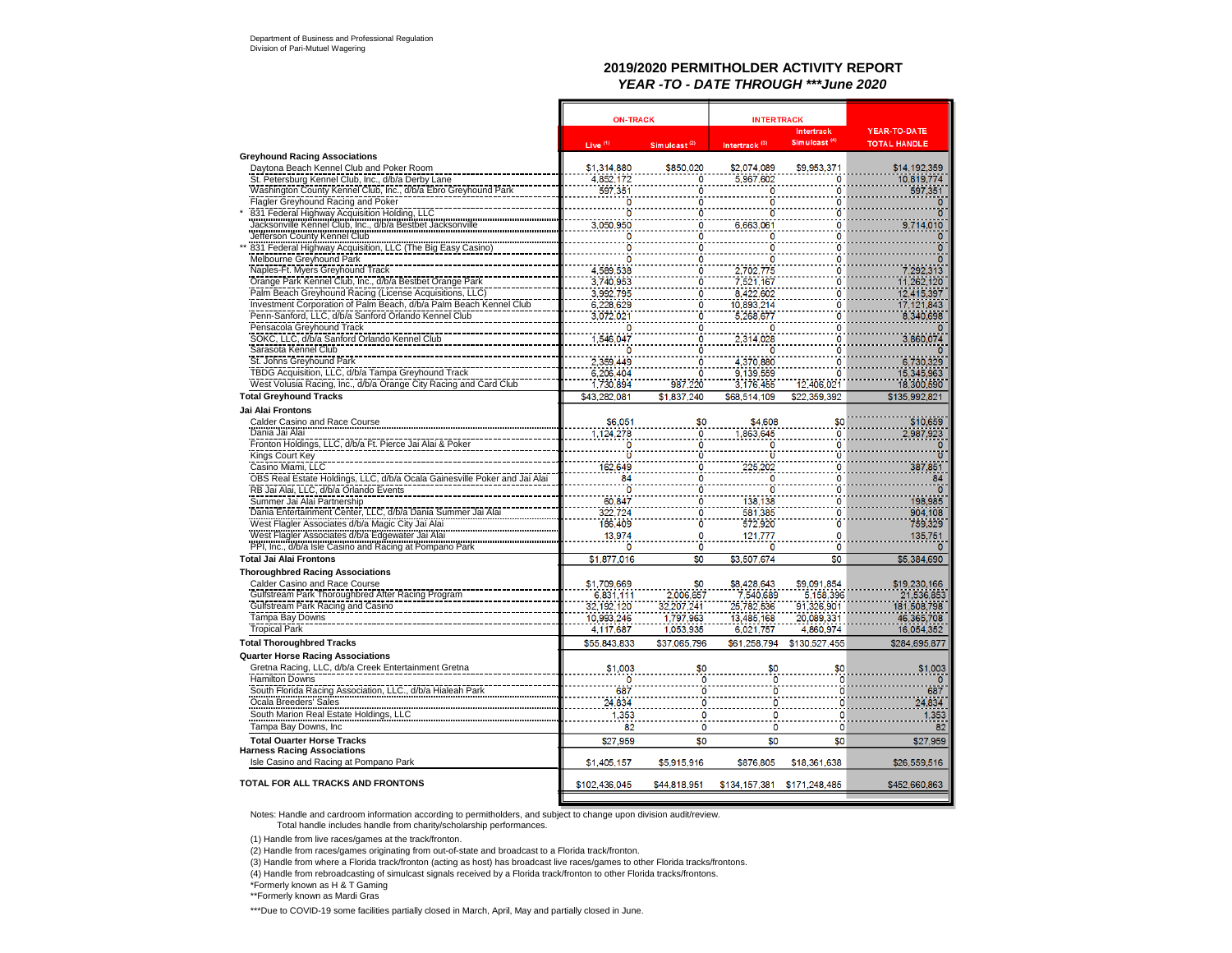#### Department of Business and Professional Regulation Division of Pari-Mutuel Wagering Fiscal Year 2019/2020

#### JULY 2019 PERMITHOLDER ACTIVITY REPORT

|                                                                                                            | <b>ON-TRACK</b> |                          | <b>INTERTRACK</b>         | <b>JULY</b>               |                         |
|------------------------------------------------------------------------------------------------------------|-----------------|--------------------------|---------------------------|---------------------------|-------------------------|
|                                                                                                            |                 |                          |                           | Intertrack                | <b>TOTAL</b>            |
|                                                                                                            | Live $(1)$      | Simulcast <sup>(2)</sup> | Intertrack <sup>(3)</sup> | Sim ulcast <sup>(4)</sup> | <b>HANDLE</b>           |
| <b>Greyhound Racing Associations</b>                                                                       |                 |                          |                           |                           |                         |
| Daytona Beach Kennel Club and Poker Room                                                                   | \$0             | \$0                      |                           | \$0                       | \$0                     |
| St. Petersburg Kennel Club, Inc., d/b/a Derby Lane                                                         |                 |                          |                           |                           | $\Omega$                |
| Washington County Kennel Club, Inc., d/b/a Ebro Greyhound Park                                             | 279,902         | 0                        | 0                         | 0                         | 279,902                 |
| Flagler Greyhound Racing and Poker                                                                         | n               |                          | Ō                         | $\mathbf{0}$              | $\Omega$                |
| 831 Federal Highway Acquisition Holding, LLC<br>Jacksonville Kennel Club, Inc., d/b/a Bestbet Jacksonville | ٥               |                          | ٥                         | 0                         | $\Omega$                |
|                                                                                                            | 981,884         | 0                        | 2,020,236                 | $\ddot{\mathbf{0}}$       | 3,002,120               |
| Jefferson County Kennel Club                                                                               |                 | n                        | n                         | $\overline{0}$            | $\Omega$                |
| 831 Federal Highway Acquisition, LLC (The Big Easy Casino)                                                 |                 |                          |                           | ö                         | ō                       |
| Melbourne Greyhound Park                                                                                   |                 |                          |                           | $\Omega$                  | $\frac{1}{10}$          |
| Naples-Ft. Myers Greyhound Track                                                                           | n               |                          | 0                         | $\bf{0}$                  |                         |
| Orange Park Kennel Club, Inc., d/b/a Bestbet Orange Park                                                   |                 |                          | Ō                         | Ô                         | $\overline{\mathsf{o}}$ |
| Palm Beach Greyhound Racing (License Acquisitions, LLC)                                                    | 970,382         |                          | 2,262,611                 | 0                         | 3,232,993               |
| Investment Corporation of Palm Beach, d/b/a Palm Beach Kennel Club                                         |                 |                          | n                         | 0                         |                         |
| Penn-Sanford, LLC, d/b/a Sanford Orlando Kennel Club                                                       | 609.545         |                          | 1.059.490                 | ö                         | 1.669.035               |
| Pensacola Greyhound Track                                                                                  |                 |                          | Ω                         | 0                         | ٥                       |
| SOKC, LLC, d/b/a Sanford Orlando Kennel Club                                                               |                 |                          |                           | 0                         | 0                       |
| Sarasota Kennel Club                                                                                       |                 |                          |                           | 0                         | $\overline{0}$          |
| St. Johns Greyhound Park                                                                                   |                 |                          | ٥                         | ō                         | $\overline{0}$          |
| TBDG Acquisition, LLC, d/b/a Tampa Greyhound Track                                                         | 1.031.473       |                          | 1,562,123                 | O                         | 2.593.596               |
| West Volusia Racing, Inc., d/b/a Orange City Racing and Card Club                                          | 497.217         | 199,115                  | 737.825                   | 2,460,719                 | 3.894.876               |
| <b>Total Greyhound Tracks</b>                                                                              | \$4,370,404     | \$199,115                | \$7,642,285               | \$2,460,719               | \$14,672,522            |
| Jai Alai Frontons                                                                                          |                 |                          |                           |                           |                         |
|                                                                                                            |                 |                          |                           |                           |                         |
| Calder Casino and Race Course                                                                              |                 | \$0                      | \$0                       | \$0                       | \$0                     |
| Dania Jai Alai                                                                                             |                 |                          |                           | 0                         | $\circ$                 |
| Fronton Holdings, LLC, d/b/a Ft. Pierce Jai Alai & Poker                                                   |                 |                          | Ω                         | 0                         | $\mathbf 0$             |
| Kings Court Key                                                                                            |                 |                          | ٥                         | O                         | $\frac{2}{0}$           |
| Casino Miami. LLC                                                                                          |                 |                          | 0                         | $\circ$                   |                         |
| OBS Real Estate Holdings, LLC, d/b/a Ocala Gainesville Poker and Jai Alai                                  |                 |                          | ٥                         | $\mathbf 0$               |                         |
| RB Jai Alai, LLC, d/b/a Orlando Events                                                                     |                 |                          |                           | C                         | 0                       |
| Summer Jai Alai Partnership                                                                                |                 |                          | ٥                         | 0                         | $\ddot{\mathbf{0}}$     |
| Dania Entertainment Center, LLC, d/b/a Dania Summer Jai Alai                                               |                 |                          | ٥                         | $\bf{0}$                  | $\frac{5}{0}$           |
| West Flagler Associates d/b/a Magic City Jai Alai                                                          | 66,867          |                          | 188,901                   |                           | 255,768                 |
| West Flagler Associates d/b/a Edgewater Jai Alai                                                           | ٥               |                          | ٥                         | 0                         | $\mathbf{0}$            |
|                                                                                                            |                 |                          |                           | O                         | Ō                       |
| PPI, Inc., d/b/a Isle Casino and Racing at Pompano Park                                                    | 0               | $\circ$                  | ٥                         |                           |                         |
| <b>Total Jai Alai Frontons</b>                                                                             | \$66,869        | \$0                      | \$188,901                 | \$0                       | \$255,770               |
| <b>Thoroughbred Racing Associations</b>                                                                    |                 |                          |                           |                           |                         |
| Calder Casino and Race Course                                                                              | \$0             | \$0                      | \$0                       | \$0                       | \$0                     |
| Gulfstream Park Thoroughbred After Racing Program                                                          | 3,190,542       | 0                        | 3,553,334                 | $\mathbf 0$               | \$6,743,876             |
| Gulfstream Park Racing and Casino                                                                          | 82,062          | 4,277,433                | 117,251                   | 11,276,934                | 15,753,679              |
| Tampa Bay Downs                                                                                            | 45,534          | 350,694                  | 72,540                    | 3,664,138                 | 4,132,906               |
| <b>Tropical Park</b>                                                                                       | 0               | n                        | Ō                         | n                         |                         |
| <b>Total Thoroughbred Tracks</b>                                                                           | \$3,318,137     | \$4,628,127              | \$3,743,125               | \$14,941,072              | \$26,630,461            |
| <b>Quarter Horse Racing Associations</b>                                                                   |                 |                          |                           |                           |                         |
| Gretna Racing, LLC, d/b/a Creek Entertainment Gretna                                                       | \$0             | \$0                      | \$0                       | \$0                       | \$0                     |
| <b>Hamilton Downs</b>                                                                                      |                 |                          |                           | ö                         |                         |
| South Florida Racing Association, LLC., d/b/a Hialeah Park                                                 |                 |                          |                           | 0                         |                         |
| Ocala Breeders' Sales                                                                                      |                 |                          | ٥                         | 0                         | ö                       |
| South Marion Real Estate Holdings, LLC                                                                     |                 |                          | ٥                         | 0                         | o                       |
| Tampa Bay Downs, Inc.                                                                                      | 0               | O                        | 0                         | O                         | $\circ$                 |
| <b>Total Thoroughbred Tracks</b>                                                                           | \$0             | $\overline{0}$           | Ō                         | $\overline{0}$            | \$0                     |
| <b>Harness Racing Associations</b>                                                                         |                 |                          |                           |                           |                         |
| Isle Casino and Racing at Pompano Park                                                                     | \$0             | \$764,479                | \$0                       | \$2,244,314               | \$3,008,793             |
| <b>TOTAL FOR ALL TRACKS AND FRONTONS</b>                                                                   | \$7,755,410     |                          | \$11,574.311              | \$19,646,105              | \$44,567,546            |
|                                                                                                            |                 | \$5,591,721              |                           |                           |                         |

Notes: Handle and cardroom information according to permitholders, and subject to change upon division audit/review. Total handle includes handle from charity/scholarship performances.

(1) Handle from live races/games at the track/fronton.

(2) Handle from races/games originating from out-of-state and broadcast to a Florida track/fronton.

(3) Handle from where a Florida track/fronton (acting as host) has broadcast live races/games to other Florida tracks/frontons.

(4) Handle from rebroadcasting of simulcast signals received by a Florida track/fronton to other Florida tracks/frontons.

\*Formerly known as H & T Gaming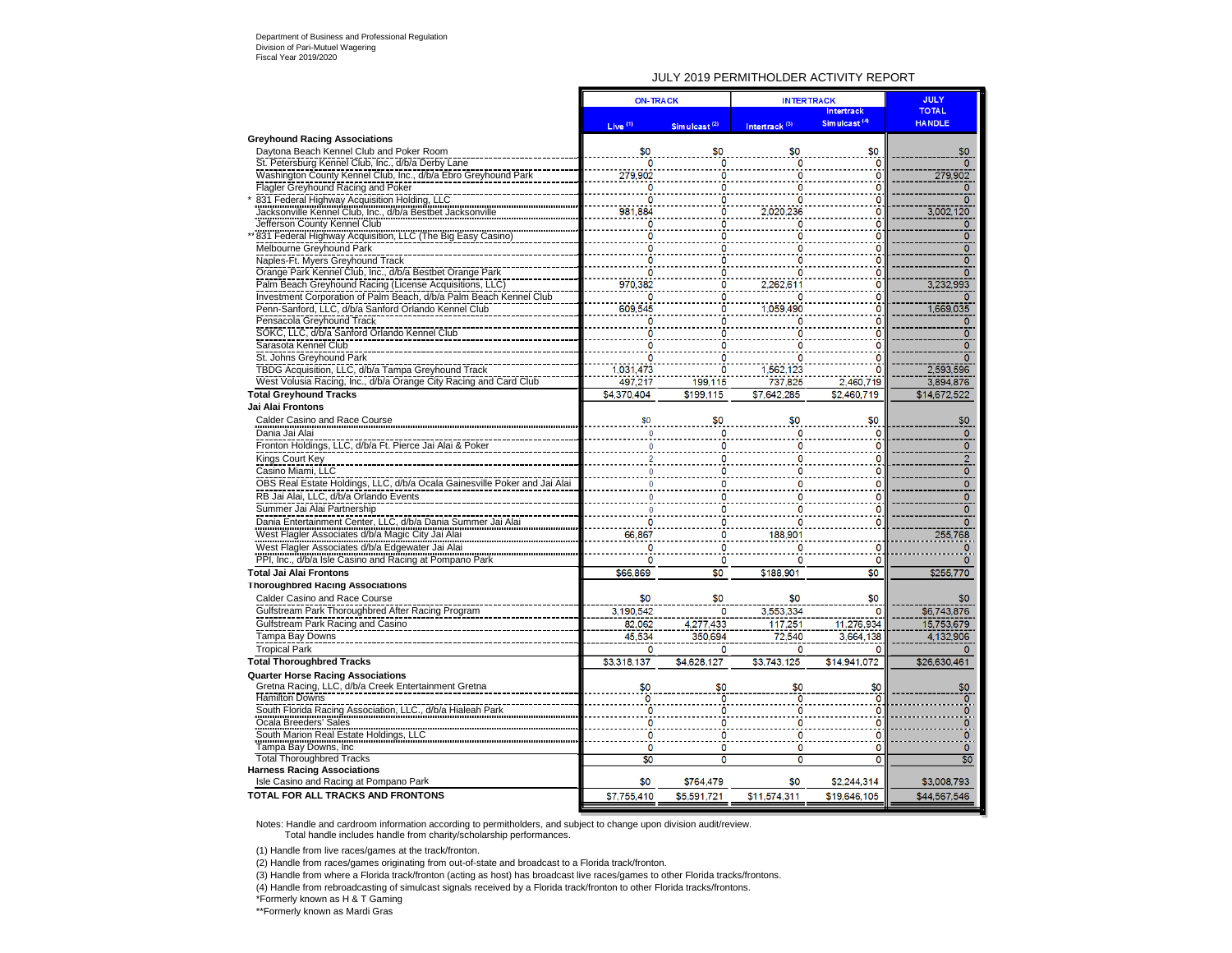#### AUGUST 2019 PERMITHOLDER ACTIVITY REPORT

|                                                                                                            | <b>ON-TRACK</b>     |                          | <b>INTERTRACK</b>         |                          |                     |  |
|------------------------------------------------------------------------------------------------------------|---------------------|--------------------------|---------------------------|--------------------------|---------------------|--|
|                                                                                                            |                     |                          |                           | Intertrack               | August              |  |
|                                                                                                            | Live <sup>(1)</sup> | Simulcast <sup>(2)</sup> | Intertrack <sup>(3)</sup> | Simulcast <sup>(4)</sup> | <b>Total Handle</b> |  |
| <b>Greyhound Racing Associations</b>                                                                       |                     |                          |                           |                          |                     |  |
| Daytona Beach Kennel Club and Poker Room                                                                   | \$0                 | \$0                      | \$0                       | \$0                      | \$0                 |  |
| St. Petersburg Kennel Club, Inc., d/b/a Derby Lane                                                         | $\bf{0}$            | $\Omega$                 | $\overline{0}$            | O                        |                     |  |
| Washington County Kennel Club, Inc., d/b/a Ebro Greyhound Park                                             | 175,794             | ò                        | $\ddot{\Omega}$           | ö                        | 175,794             |  |
| Flagler Greyhound Racing and Poker                                                                         | 0                   | Ō                        | Ō                         |                          |                     |  |
| 831 Federal Highway Acquisition Holding, LLC<br>Jacksonville Kennel Club, Inc., d/b/a Bestbet Jacksonville | Ō                   |                          | Ō                         |                          | $\overline{0}$      |  |
|                                                                                                            | 948,908             | $\bf{0}$                 | 2,098,849                 | 0                        | 3,047,757           |  |
| Jefferson County Kennel Club                                                                               | 0                   | $\bf{0}$                 | $\ddot{\mathbf{0}}$       | 0                        | $\mathbf{0}$        |  |
| 831 Federal Highway Acquisition, LLC (The Big Easy Casino)                                                 | Ō                   |                          |                           |                          | $\overline{0}$      |  |
| Melbourne Greyhound Park                                                                                   | Ō                   |                          | C                         |                          | $\bar{0}$           |  |
| Naples-Ft. Myers Greyhound Track                                                                           | ō                   |                          |                           |                          | ō                   |  |
| Orange Park Kennel Club, Inc., d/b/a Bestbet Orange Park                                                   | ò                   | $\ddot{\mathbf{0}}$      | Ö                         | O                        | $\overline{0}$      |  |
| Palm Beach Greyhound Racing (License Acquisitions, LLC)                                                    | 934,101             | 0                        | 2,175,507                 |                          | 3.109.608           |  |
| Investment Corporation of Palm Beach, d/b/a Palm Beach Kennel Club                                         | Ō                   | Ō                        | Ō                         | O                        | $\Omega$            |  |
| Penn-Sanford, LLC, d/b/a Sanford Orlando Kennel Club                                                       | 613,325             | 0                        | 1,103,033                 | n                        | 1,716,358           |  |
| Pensacola Greyhound Track                                                                                  | Ō                   | Ō                        | Ō                         |                          | $\Omega$            |  |
| SOKC, LLC, d/b/a Sanford Orlando Kennel Club                                                               | $\bf{0}$            | $\bf{0}$                 | $\Omega$                  |                          | $\overline{0}$      |  |
| Sarasota Kennel Club                                                                                       | ñ                   |                          |                           |                          | $\overline{0}$      |  |
| St. Johns Greyhound Park                                                                                   | Ō                   | Ō<br>$\overline{0}$      | Ō                         |                          | ō                   |  |
| TBDG Acquisition, LLC, d/b/a Tampa Greyhound Track                                                         | 1,135,192           |                          | 1,697,306                 |                          | 2,832,498           |  |
| West Volusia Racing, Inc., d/b/a Orange City Racing and Card Club                                          | 368.524             | 223.141                  | 655,548                   | 2.788.044                | 4,035,257           |  |
| <b>Total Greyhound Tracks</b>                                                                              | \$4,175,845         | \$223,141                | \$7,730,242               | \$2,788,044              | \$14,917,272        |  |
| Jai Alai Frontons                                                                                          |                     |                          |                           |                          |                     |  |
| Calder Casino and Race Course                                                                              | \$2,049             | \$0                      | \$4,116                   | \$0                      | \$6,165             |  |
| Dania Jai Alai                                                                                             | $\bf{0}$            | $\bf{0}$                 | $\bf{0}$                  | $\overline{0}$           | $\Omega$            |  |
| Fronton Holdings, LLC, d/b/a Ft. Pierce Jai Alai & Poker                                                   | ñ                   | $\overline{0}$           | n                         | $\overline{0}$           | $\overline{0}$      |  |
| Kings Court Key                                                                                            | 0                   | 0                        | 0                         | 0                        | $\mathbf{0}$        |  |
| Casino Miami, LLC                                                                                          | $\bf{0}$            | ö                        | $\bf{0}$                  | $\bf{0}$                 | $\overline{0}$      |  |
| OBS Real Estate Holdings, LLC, d/b/a Ocala Gainesville Poker and Jai Alai                                  | $\bf{0}$            | $\Omega$                 | $\bf{0}$                  | $\mathbf{0}$             | $\overline{0}$      |  |
| RB Jai Alai, LLC, d/b/a Orlando Events                                                                     | $\ddot{\mathbf{0}}$ | $\overline{0}$           | $\overline{0}$            | $\ddot{\mathbf{0}}$      | $\overline{0}$      |  |
| Summer Jai Alai Partnership                                                                                | $\bf{0}$            | 0                        | $\bf{0}$                  | $\bf{0}$                 | $\overline{0}$      |  |
| Dania Entertainment Center, LLC, d/b/a Dania Summer Jai Alai                                               | $\overline{0}$      | $\overline{0}$           | $\overline{0}$            | Ō                        | $\overline{0}$      |  |
| West Flagler Associates d/b/a Magic City Jai Alai                                                          | 74,620              | $\overline{0}$           | 226,918                   | $\overline{\mathbf{0}}$  | 301,537             |  |
| West Flagler Associates d/b/a Edgewater Jai Alai                                                           | $\Omega$            | $\overline{0}$           | $\bf{0}$                  | $\overline{0}$           | $\Omega$            |  |
| PPI, Inc., d/b/a Isle Casino and Racing at Pompano Park                                                    | $\bf{0}$            | $\bf{0}$                 | $\bf{0}$                  | $\bf{0}$                 | $\Omega$            |  |
| <b>Total Jai Alai Frontons</b>                                                                             | \$76,669            | \$0                      | \$231,034                 | $\overline{60}$          | \$307,702           |  |
| <b>Thoroughbred Racing Associations</b>                                                                    |                     |                          |                           |                          |                     |  |
| Calder Casino and Race Course                                                                              | \$0                 | \$0                      | \$0                       | \$0                      | \$0                 |  |
| Gulfstream Park Thoroughbred After Racing Program                                                          | 3.155.073           | 1,698,819                | 3.408.293                 | 4,280,667                | \$12.542.852        |  |
| Gulfstream Park Racing and Casino                                                                          | $\Omega$            | 3,724,882                | $\Omega$                  | 10,144,562               | 13,869,444          |  |
| Tampa Bay Downs                                                                                            | $\ddot{\mathbf{0}}$ | 330,473                  | Ō                         | 3,283,035                | 3,613,508           |  |
| <b>Tropical Park</b>                                                                                       | 0                   | $\Omega$                 | $\bf{0}$                  |                          | $\Omega$            |  |
| <b>Total Thoroughbred Tracks</b>                                                                           | \$3,155,073         | \$5,754,174              | \$3,408,293               | \$17,708,264             | \$30,025,804        |  |
|                                                                                                            |                     |                          |                           |                          |                     |  |
| <b>Quarter Horse Racing Associations</b><br>Gretna Racing, LLC, d/b/a Creek Entertainment Gretna           | \$0                 |                          | \$0                       | \$0                      | \$0                 |  |
| <b>Hamilton Downs</b>                                                                                      | ò                   |                          | Ō                         | 'n                       | ō                   |  |
| South Florida Racing Association, LLC., d/b/a Hialeah Park                                                 | $\overline{0}$      | ō                        | $\overline{0}$            | Ō                        | ō                   |  |
| Ocala Breeders' Sales                                                                                      | $\overline{0}$      | $\overline{0}$           | $\overline{0}$            | Ō                        | $\overline{0}$      |  |
| South Marion Real Estate Holdings, LLC                                                                     | $\overline{0}$      | ö                        | ö                         | Ō                        | $\overline{0}$      |  |
| Tampa Bay Downs, Inc.                                                                                      | $\overline{0}$      | $\overline{0}$           | $\overline{0}$            | Ō                        | $\overline{0}$      |  |
|                                                                                                            | \$0                 | \$0                      | \$0                       | \$0                      | \$0                 |  |
| TOTAL FOR ALL TRACKS AND FRONTONS                                                                          |                     |                          |                           |                          |                     |  |
|                                                                                                            |                     |                          |                           |                          |                     |  |
| Isle Casino and Racing at Pompano Park                                                                     | \$0                 | \$705,988                |                           | \$2,084,387              | \$2,790,374         |  |
| TOTAL FOR ALL TRACKS AND FRONTONS                                                                          | \$7,407.586         | \$6,683,303              | \$11.369.568              | \$22.580.695             | \$48,041,153        |  |
|                                                                                                            |                     |                          |                           |                          |                     |  |

Notes: Handle and cardroom information according to permitholders, and subject to change upon division audit/review. Total handle includes handle from charity/scholarship performances.

(1) Handle from live races/games at the track/fronton.

(2) Handle from races/games originating from out-of-state and broadcast to a Florida track/fronton.

(3) Handle from where a Florida track/fronton (acting as host) has broadcast live races/games to other Florida tracks/frontons.

(4) Handle from rebroadcasting of simulcast signals received by a Florida track/fronton to other Florida tracks/frontons.

\*Formerly known as H & T Gaming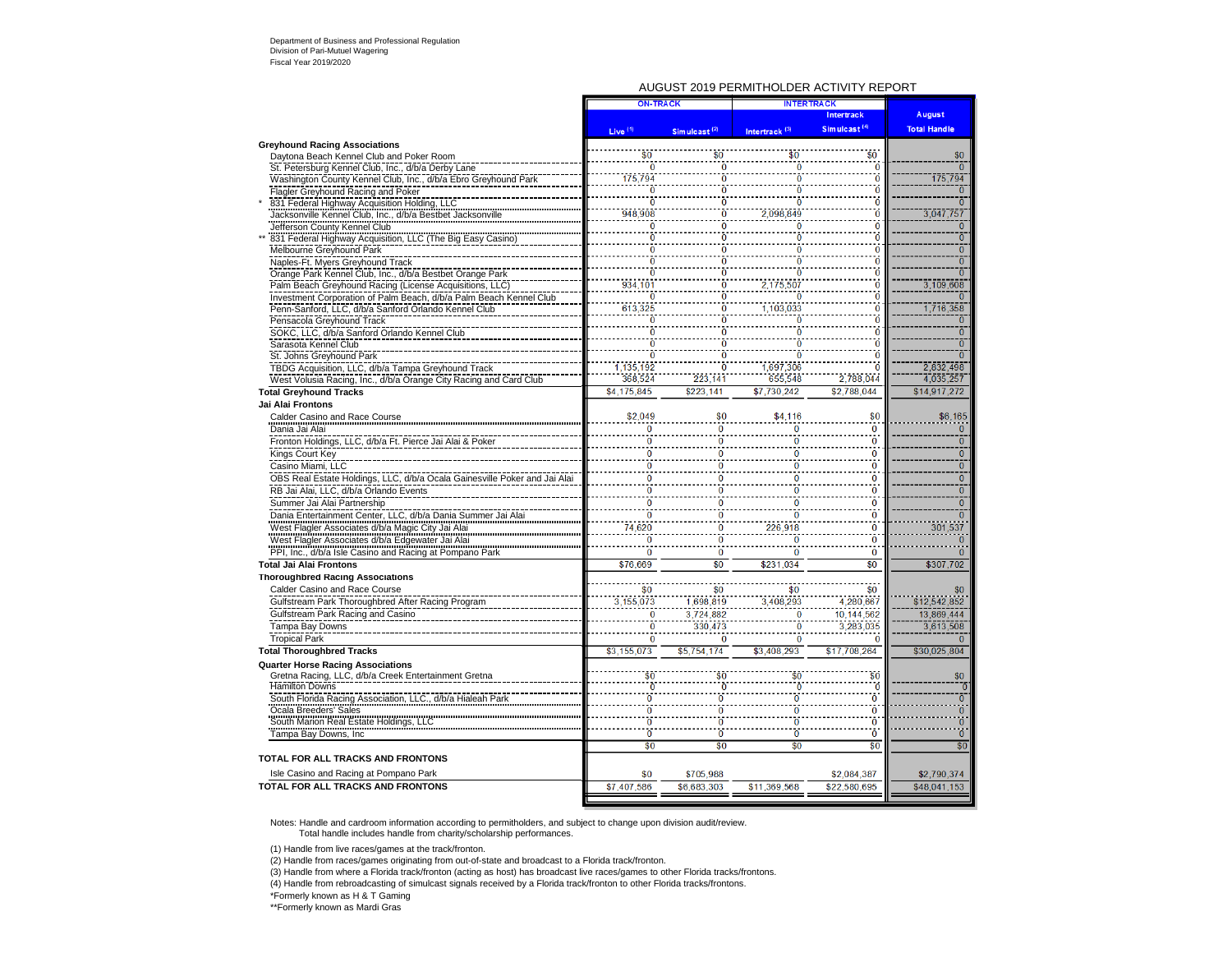### September 2019 PERMITHOLDER ACTIVITY REPORT

|                                                                           |                     | <b>ON-TRACK</b>          | <b>INTERTRACK</b>         | <b>SEPTEMBER</b>                              |                               |
|---------------------------------------------------------------------------|---------------------|--------------------------|---------------------------|-----------------------------------------------|-------------------------------|
|                                                                           |                     |                          | Intertrack <sup>(3)</sup> | <b>Intertrack</b><br>Simulcast <sup>(4)</sup> | <b>TOTAL</b><br><b>HANDLE</b> |
| <b>Greyhound Racing Associations</b>                                      | Live <sup>(1)</sup> | Simulcast <sup>(2)</sup> |                           |                                               |                               |
| Daytona Beach Kennel Club and Poker Room                                  | \$0                 | \$0                      |                           | \$0                                           | \$0                           |
| St. Petersburg Kennel Club, Inc., d/b/a Derby Lane                        | 0                   |                          |                           | ٥                                             |                               |
| Washington County Kennel Club, Inc., d/b/a Ebro Greyhound Park            | 141,655             |                          |                           | 0                                             | 141,655                       |
| 831 Federal Highway Acquisition Holding, LLC                              | 0                   |                          |                           | 0                                             |                               |
| Jacksonville Kennel Club, Inc., d/b/a Bestbet Jacksonville                | 741,496             |                          | 1,719,639                 | 0                                             | 2.461.136                     |
| Jefferson County Kennel Club                                              | 0                   | O                        |                           | Ō                                             |                               |
| 831 Federal Highway Acquisition, LLC (The Big Easy Casino)                |                     |                          |                           | O                                             |                               |
| Melbourne Greyhound Park                                                  | Ω                   | n                        |                           | ٥                                             |                               |
| Naples-Ft. Myers Greyhound Track                                          |                     |                          |                           | 0                                             |                               |
| Orange Park Kennel Club, Inc., d/b/a Bestbet Orange Park                  | ٥                   |                          |                           | 0                                             |                               |
| Palm Beach Greyhound Racing (License Acquisitions, LLC)                   | 810,321             |                          | 1,647,646                 | 0                                             | 2,457,967                     |
| Investment Corporation of Palm Beach, d/b/a Palm Beach Kennel Club        | 0                   |                          |                           | 0                                             |                               |
| Penn-Sanford, LLC, d/b/a Sanford Orlando Kennel Club                      | 404,148             |                          |                           | 0                                             |                               |
| Pensacola Greyhound Track                                                 | O                   |                          | 664,207                   | O                                             | 1,068,355                     |
| SOKC, LLC, d/b/a Sanford Orlando Kennel Club                              |                     |                          |                           | n                                             |                               |
| Sarasota Kennel Club                                                      |                     |                          |                           |                                               |                               |
|                                                                           |                     |                          |                           |                                               |                               |
| St. Johns Greyhound Park                                                  | n                   |                          |                           |                                               |                               |
| TBDG Acquisition, LLC, d/b/a Tampa Greyhound Track                        | 996.351             |                          | 1.507.105                 | 0                                             | 2,503,456                     |
| West Volusia Racing, Inc., d/b/a Orange City Racing and Card Club         | 248,880             | 175,665                  | 508.544                   | 2,517,449                                     | 3,450,537                     |
| <b>Total Greyhound Tracks</b>                                             | \$3,342,851         | \$175,665                | \$6,047,141               | \$2,517,449                                   | \$12,083,105                  |
| Jai Alai Frontons                                                         |                     |                          |                           |                                               |                               |
| Calder Casino and Race Course<br>Dania Jai Alai                           | \$4,002             | \$0<br>o                 | \$492                     | \$0<br>$\mathbf 0$                            | \$4,494                       |
|                                                                           |                     |                          |                           |                                               |                               |
| Fronton Holdings, LLC, d/b/a Ft. Pierce Jai Alai & Poker                  |                     | n                        |                           | ٥<br>n                                        |                               |
| Kings Court Key                                                           |                     |                          |                           |                                               |                               |
| Casino Miami, LLC                                                         |                     | O                        |                           | o                                             |                               |
| OBS Real Estate Holdings, LLC, d/b/a Ocala Gainesville Poker and Jai Alai |                     |                          |                           | 0                                             |                               |
| RB Jai Alai, LLC, d/b/a Orlando Events                                    |                     |                          |                           | n                                             |                               |
| Summer Jai Alai Partnership                                               |                     |                          |                           | 0                                             |                               |
| Dania Entertainment Center, LLC, d/b/a Dania Summer Jai Alai              | 99,209              |                          | 178,309                   | o                                             | 277,518                       |
| West Flagler Associates d/b/a Magic City Jai Alai                         | 37,844              |                          | 135,793                   |                                               | 173,637                       |
| West Flagler Associates d/b/a Edgewater Jai Alai                          | 0                   |                          |                           | 0                                             |                               |
| PPI, Inc., d/b/a Isle Casino and Racing at Pompano Park                   | o                   | n                        |                           | 0                                             |                               |
| <b>Total Jai Alai Frontons</b>                                            | \$141,055           | \$0                      | \$314,594                 | \$0                                           | \$455,649                     |
| <b>Thoroughbred Racing Associations</b>                                   |                     |                          |                           |                                               |                               |
| Calder Casino and Race Course                                             | \$0                 | \$0                      | \$0                       | \$0                                           | \$0                           |
| Gulfstream Park Thoroughbred After Racing Program                         | 485,497             | 307.838                  | 579.062                   | 877.728                                       | 2.250.125                     |
|                                                                           |                     |                          |                           |                                               |                               |
| Gulfstream Park Racing and Casino                                         | 0                   | 3,341,258                |                           | 8,809,588                                     | 12,150,846                    |
| Tampa Bay Downs                                                           | $\mathbf 0$         | 249,085                  |                           | 2,741,788                                     | 2,990,872                     |
| <b>Tropical Park</b>                                                      | 2,818,599           | 391,683                  | 2,591,891                 | 856,212                                       | 6,658,385                     |
| <b>Total Thoroughbred Tracks</b>                                          | \$3,304.096         | \$4.289.864              | \$3,170,953               | \$13,285,316                                  | \$24,050,228                  |
| <b>Quarter Horse Racing Associations</b>                                  |                     |                          |                           |                                               |                               |
| Gretna Racing, LLC, d/b/a Creek Entertainment Gretna                      | \$0                 | \$0                      |                           | \$0                                           |                               |
| <b>Hamilton Downs</b>                                                     |                     |                          |                           | ñ                                             |                               |
| South Florida Racing Association, LLC., d/b/a Hialeah Park                |                     |                          |                           |                                               |                               |
| Ocala Breeders' Sales                                                     |                     |                          |                           | ٥                                             | $\mathbf 0$                   |
| South Marion Real Estate Holdings, LLC                                    | 15                  |                          |                           | 0                                             | 15                            |
| Tampa Bay Downs, Inc.                                                     | n                   | 0                        | $\mathbf 0$               | O                                             | $\circ$                       |
|                                                                           | \$15                | \$0                      | \$0                       | \$0                                           | \$15                          |
| <b>Harness Racing Associations</b>                                        |                     |                          |                           |                                               |                               |
| Isle Casino and Racing at Pompano Park                                    | \$0                 | \$598.588                | \$0                       | \$1,734,301                                   | \$2,332,888                   |
| TOTAL FOR ALL TRACKS AND FRONTONS                                         | \$6,788,016         | \$5,064,116              | \$9.532,688               | \$17,537,065                                  | \$38,921,885                  |
|                                                                           |                     |                          |                           |                                               |                               |

Notes: Handle and cardroom information according to permitholders, and subject to change upon division audit/review.

Total handle includes handle from charity/scholarship performances.

(1) Handle from live races/games at the track/fronton.

(2) Handle from races/games originating from out-of-state and broadcast to a Florida track/fronton.

(3) Handle from where a Florida track/fronton (acting as host) has broadcast live races/games to other Florida tracks/frontons.

(4) Handle from rebroadcasting of simulcast signals received by a Florida track/fronton to other Florida tracks/frontons.

\*Formerly known as H & T Gaming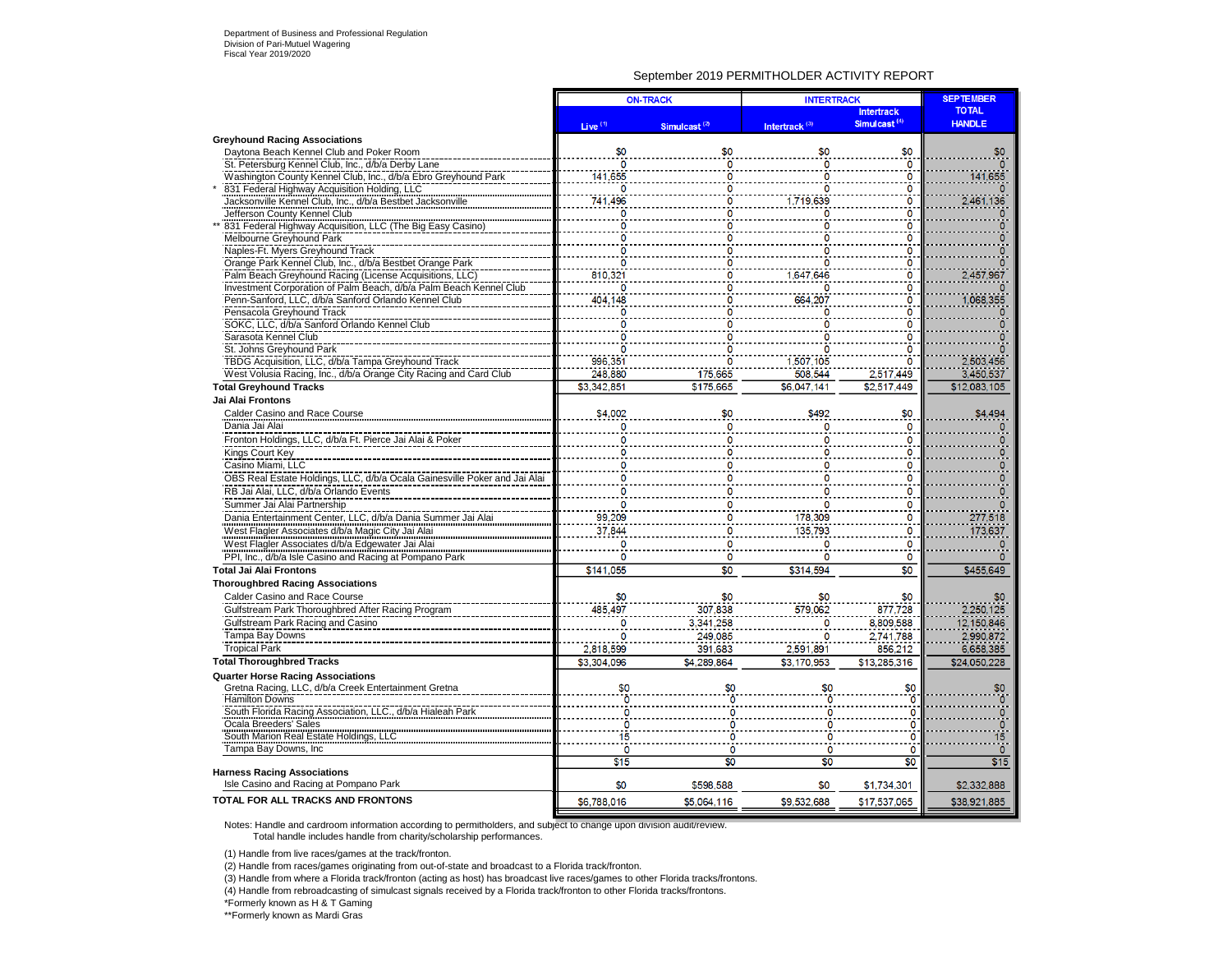|                                                                                                                         | <b>ON-TRACK</b>     |                                  | <b>INTERTRACK</b>                     |                                  | <b>OCTOBER</b>                   |
|-------------------------------------------------------------------------------------------------------------------------|---------------------|----------------------------------|---------------------------------------|----------------------------------|----------------------------------|
|                                                                                                                         |                     |                                  |                                       | <b>Intertrack</b>                | <b>TOTAL</b>                     |
|                                                                                                                         | Live <sup>(1)</sup> | Simulcast <sup>(2)</sup>         | Intertrack <sup>(3)</sup>             | Simulcast <sup>(4)</sup>         | <b>HANDLE</b>                    |
| <b>Greyhound Racing Associations</b>                                                                                    |                     |                                  |                                       |                                  |                                  |
| Daytona Beach Kennel Club and Poker Room                                                                                | \$0                 | \$0                              | \$0                                   | \$0                              | \$0                              |
| St. Petersburg Kennel Club, Inc., d/b/a Derby Lane                                                                      | Ō                   | $\Omega$<br>$\overline{0}$       | $\overline{0}$<br>$\ddot{\mathbf{0}}$ | $\mathbf{0}$<br>$\overline{0}$   | $\overline{0}$<br>$\overline{0}$ |
| Washington County Kennel Club, Inc., d/b/a Ebro Greyhound Park                                                          | Ō                   | $\overline{0}$                   | $\overline{0}$                        | $\ddot{\mathbf{0}}$              | ō                                |
| 831 Federal Highway Acquisition Holding, LLC<br>Jacksonville Kennel Club, Inc., d/b/a Bestbet Jacksonville              | 378,661             | Ō                                | 824,337                               | $\ddot{\mathbf{0}}$              | 1,202,998                        |
| Jefferson County Kennel Club                                                                                            | $\bf{0}$            | $\ddot{\mathbf{0}}$              | O                                     | $\overline{0}$                   | $\overline{0}$                   |
| 831 Federal Highway Acquisition, LLC (The Big Easy Casino)                                                              | ō                   | $\overline{0}$                   |                                       | $\overline{0}$                   | $\overline{0}$                   |
| Melbourne Greyhound Park                                                                                                |                     | $\overline{0}$                   |                                       | $\ddot{\mathbf{0}}$              | $\overline{0}$                   |
| Naples-Ft. Myers Greyhound Track                                                                                        | Ō                   | $\overline{0}$                   | n                                     | $\overline{\mathbf{0}}$          | $\overline{0}$                   |
| Orange Park Kennel Club, Inc., d/b/a Bestbet Orange Park                                                                | Ō                   | Ō                                | 'n                                    | $\bf{0}$                         | $\overline{0}$                   |
| Palm Beach Greyhound Racing (License Acquisitions, LLC)                                                                 | 871,836             | $\overline{0}$                   | 1.881.532                             | $\overline{0}$                   | 2,753,368                        |
| Investment Corporation of Palm Beach, d/b/a Palm Beach Kennel Club                                                      | $\ddot{\mathbf{0}}$ | $\ddot{\mathbf{0}}$              | ò                                     | $\overline{0}$                   | $\overline{0}$                   |
| Penn-Sanford, LLC, d/b/a Sanford Orlando Kennel Club                                                                    | 463,328             | $\overline{0}$                   | 741,512                               | $\overline{0}$                   | .204, 840                        |
| Pensacola Greyhound Track                                                                                               | $\overline{0}$      | Ō                                | O                                     | $\overline{0}$                   | $\overline{0}$                   |
| SOKC, LLC, d/b/a Sanford Orlando Kennel Club                                                                            |                     | O                                |                                       | $\overline{0}$                   | $\overline{0}$                   |
| Sarasota Kennel Club                                                                                                    | ñ                   | $\overline{0}$<br>$\overline{0}$ |                                       | $\overline{0}$<br>$\overline{0}$ | $\overline{0}$                   |
| St. Johns Greyhound Park                                                                                                | 476.163<br>994.804  | $\overline{0}$                   | 1.037.014<br>1,478,827                | $\overline{0}$                   | 513.177<br>2,473,632             |
| TBDG Acquisition, LLC, d/b/a Tampa Greyhound Track<br>West Volusia Racing, Inc., d/b/a Orange City Racing and Card Club | 300,275             | 196,807                          | 637,746                               | 2,308,316                        | 3,443,145                        |
| <b>Total Grevhound Tracks</b>                                                                                           | \$3,485,068         | \$196.807                        | \$6,600,968                           | \$2,308,316                      | \$12,591,159                     |
| Jai Alai Frontons                                                                                                       |                     |                                  |                                       |                                  |                                  |
| Calder Casino and Race Course                                                                                           | \$0                 | \$0                              | \$0                                   | \$0                              | \$0                              |
| Dania Jai Alai                                                                                                          | $\Omega$            | $\bf{0}$                         | $\bf{0}$                              | $\mathbf 0$                      | $\overline{0}$                   |
| Fronton Holdings, LLC, d/b/a Ft. Pierce Jai Alai & Poker                                                                | $\Omega$            | $\overline{0}$                   | $\Omega$                              | $\overline{0}$                   | $\overline{0}$                   |
| Kings Court Key                                                                                                         | n                   | n                                | $\Omega$                              | Ō                                | $\overline{0}$                   |
| Casino Miami, LLC                                                                                                       | $\bf{0}$            |                                  | $\bf{0}$                              | $\bf{0}$                         | $\overline{0}$                   |
| OBS Real Estate Holdings, LLC, d/b/a Ocala Gainesville Poker and Jai Alai                                               | $\mathbf{0}$        | O                                | $\overline{0}$                        | $\bf{0}$                         | $\overline{0}$                   |
| RB Jai Alai, LLC, d/b/a Orlando Events                                                                                  |                     |                                  |                                       | $\bf{0}$                         | $\overline{0}$                   |
| Summer Jai Alai Partnership                                                                                             | 21,052              |                                  | 44,759                                | $\overline{0}$                   | 65,811                           |
| Dania Entertainment Center, LLC, d/b/a Dania Summer Jai Alai                                                            | 223,515             | $\overline{0}$                   | 403,076                               | $\overline{\mathbf{0}}$          | 626,591                          |
| West Flagler Associates d/b/a Magic City Jai Alai                                                                       | 7,079               | $\overline{0}$                   | 21,308                                |                                  | 28,387                           |
| West Flagler Associates d/b/a Edgewater Jai Alai                                                                        | n                   | $\bf{0}$                         | $\bf{0}$                              | $\bf{0}$                         | $\bf{0}$                         |
| PPI, Inc., d/b/a Isle Casino and Racing at Pompano Park                                                                 | $\bf{0}$            | $\overline{0}$                   | 0                                     | $\bf{0}$                         | $\overline{0}$                   |
| <b>Total Jai Alai Frontons</b>                                                                                          | \$251.646           | \$0                              | \$469.144                             | \$0                              | \$720,789                        |
| <b>Thoroughbred Racing Associations</b>                                                                                 |                     |                                  |                                       |                                  |                                  |
| Calder Casino and Race Course                                                                                           | \$887,558           | \$0                              | \$4,240,244                           | \$1,390,147                      | \$6,517,949                      |
| Gulfstream Park Thoroughbred After Racing Program                                                                       | $\Omega$            | $\Omega$                         | $\Omega$                              | $\Omega$                         | \$0                              |
| Gulfstream Park Racing and Casino                                                                                       | Ō                   | 3,267,372                        | Ō                                     | 10,622,595                       | 13,889,967                       |
| Tampa Bay Downs                                                                                                         | $\bf{0}$            | 188,946                          | $\bf{0}$                              | 2.484.085                        | 2.673.031                        |
| <b>Tropical Park</b>                                                                                                    | Ō                   | $\overline{0}$                   | Ō                                     | $\overline{0}$                   | $\bf{0}$                         |
| <b>Total Thoroughbred Tracks</b>                                                                                        | \$887.558           | \$3.456.318                      | \$4,240,244                           | \$14,496.827                     | \$23,080,947                     |
| <b>Quarter Horse Racing Associations</b>                                                                                |                     |                                  |                                       |                                  |                                  |
| Gretna Racing, LLC, d/b/a Creek Entertainment Gretna                                                                    | \$0                 | \$0                              | \$0                                   | \$0                              | \$0                              |
| <b>Hamilton Downs</b>                                                                                                   | Ō<br>$\overline{0}$ | ō<br>$\overline{0}$              | 'n                                    | $\overline{0}$<br>$\overline{0}$ | Ō<br>$\overline{0}$              |
| South Florida Racing Association, LLC., d/b/a Hialeah Park                                                              | ō                   | ō                                | $\overline{0}$                        | $\overline{\mathfrak{o}}$        | $\overline{0}$                   |
| Ocala Breeders' Sales<br>South Marion Real Estate Holdings, LLC                                                         | 655                 | ō                                | ō                                     | $\overline{0}$                   | 655                              |
| Tampa Bay Downs, Inc.                                                                                                   | $\ddot{\mathbf{0}}$ | $\overline{0}$                   | $\overline{0}$                        | $\ddot{\mathbf{0}}$              | $\overline{0}$                   |
| <b>Total Quarter Horse Tracks</b>                                                                                       | \$655               | \$0                              | \$0                                   | \$0                              | \$655                            |
| <b>Harness Racing Associations</b>                                                                                      |                     |                                  |                                       |                                  |                                  |
| Isle Casino and Racing at Pompano Park                                                                                  |                     |                                  |                                       |                                  |                                  |
|                                                                                                                         | \$0                 | \$625,253                        | \$0                                   | \$1,896,086                      | \$2,521,339                      |
| <b>TOTAL FOR ALL TRACKS AND FRONTONS</b>                                                                                | \$4,624,926         | \$4,278,378                      | \$11,310,356                          | \$18,701,229                     | \$38,914,888                     |

Notes: Handle and cardroom information according to permitholders, and subject to change upon division audit/review.

Total handle includes handle from charity/scholarship performances.

(1) Handle from live races/games at the track/fronton.

(2) Handle from races/games originating from out-of-state and broadcast to a Florida track/fronton.

(3) Handle from where a Florida track/fronton (acting as host) has broadcast live races/games to other Florida tracks/frontons.

(4) Handle from rebroadcasting of simulcast signals received by a Florida track/fronton to other Florida tracks/frontons.

\*Formerly known as H & T Gaming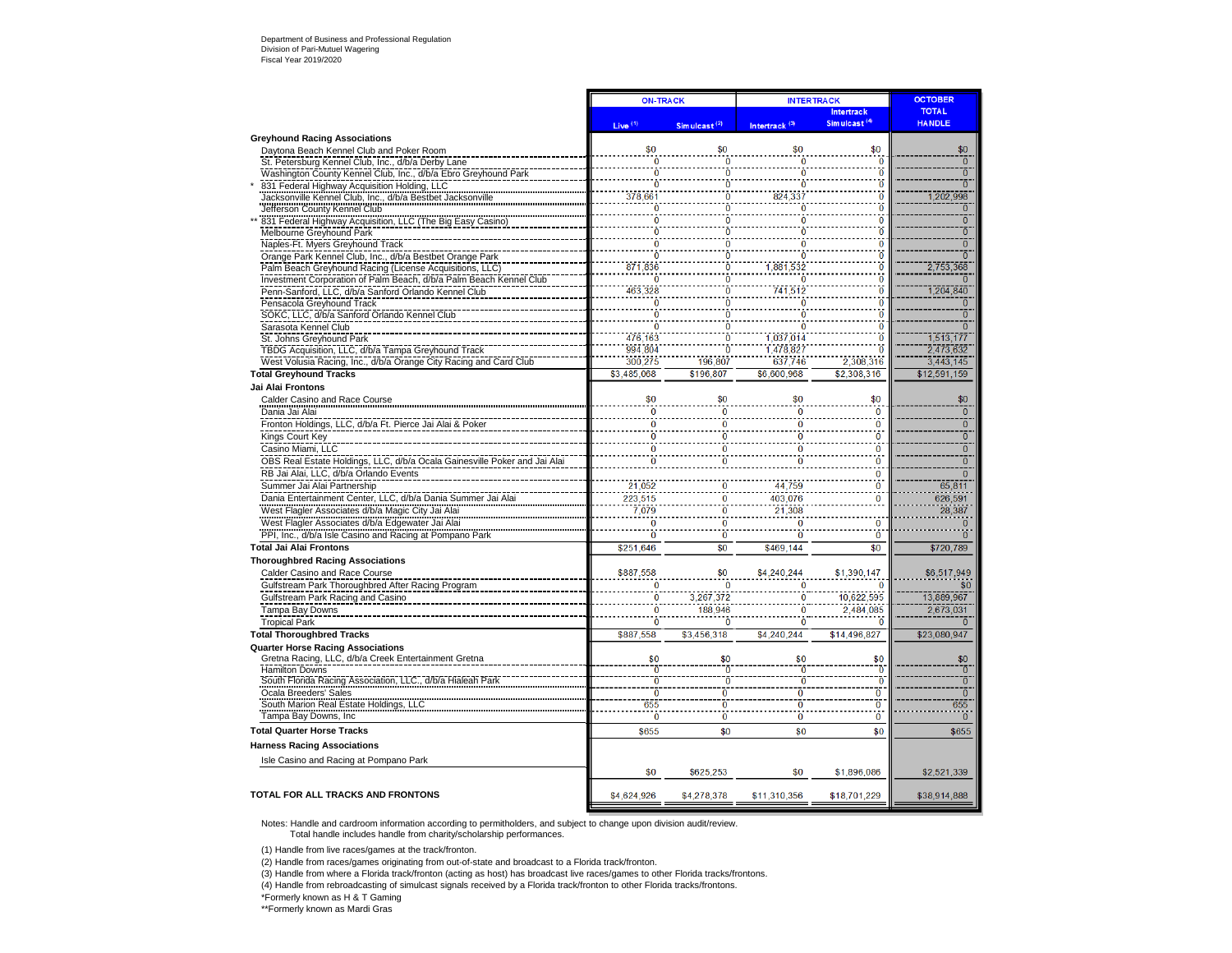#### November 2019 PERMITHOLDER ACTIVITY REPORT

|                                                                                                            |                          | <b>ON-TRACK</b>            | <b>INTERTRACK</b>         |                                  | <b>NOVEMBER</b>                  |  |
|------------------------------------------------------------------------------------------------------------|--------------------------|----------------------------|---------------------------|----------------------------------|----------------------------------|--|
|                                                                                                            |                          |                            |                           | <b>Intertrack</b>                | <b>TOTAL</b>                     |  |
|                                                                                                            | Live <sup>(1)</sup>      | Simulcast <sup>(2)</sup>   | Intertrack <sup>(3)</sup> | Simulcast <sup>(4)</sup>         | <b>HANDLE</b>                    |  |
| <b>Greyhound Racing Associations</b>                                                                       |                          |                            |                           |                                  |                                  |  |
| Davtona Beach Kennel Club and Poker Room                                                                   |                          | \$0                        | \$0                       | \$0<br>$\ddot{\mathbf{0}}$       | \$0                              |  |
| St. Petersburg Kennel Club, Inc., d/b/a Derby Lane                                                         | $\Omega$                 | Ö<br>Ō                     | ö<br>ö                    | $\ddot{\text{o}}$                | $\overline{0}$<br>$\overline{0}$ |  |
| Washington County Kennel Club, Inc., d/b/a Ebro Greyhound Park                                             |                          |                            |                           | ò                                | $\overline{0}$                   |  |
| 831 Federal Highway Acquisition Holding, LLC<br>Jacksonville Kennel Club, Inc., d/b/a Bestbet Jacksonville | n                        | n                          | $\Omega$                  | $\ddot{\mathbf{0}}$              | $\overline{0}$                   |  |
| Jefferson County Kennel Club                                                                               |                          |                            |                           | ò                                | $\overline{0}$                   |  |
| 831 Federal Highway Acquisition, LLC (The Big Easy Casino)                                                 | $\overline{0}$           | Ō                          | ō                         | $\ddot{0}$                       | $\overline{0}$                   |  |
| Melbourne Greyhound Park                                                                                   | $\ddot{0}$               | ö                          | $\overline{0}$            | $\ddot{\mathbf{0}}$              | $\overline{0}$                   |  |
| Naples-Ft. Myers Greyhound Track                                                                           | $\overline{0}$           | 'n                         | $\ddot{\mathbf{0}}$       | $\ddot{\mathbf{0}}$              | $\overline{0}$                   |  |
| Orange Park Kennel Club, Inc., d/b/a Bestbet Orange Park                                                   | 368,435                  | ñ                          | 787,672                   | $\ddot{\mathbf{0}}$              | 1,156,107                        |  |
| Palm Beach Greyhound Racing (License Acquisitions, LLC)                                                    | ō                        | ō                          | Ō                         | $\ddot{\mathbf{0}}$              |                                  |  |
| Investment Corporation of Palm Beach, d/b/a Palm Beach Kennel Club                                         | 1,077,302                | $\overline{0}$             | 2.079.670                 | $\ddot{\mathbf{0}}$              | 3.156.972                        |  |
| Penn-Sanford, LLC, d/b/a Sanford Orlando Kennel Club                                                       | 512,420                  | Ö                          | 867,332                   | $\ddot{\mathbf{0}}$              | 1,379,752                        |  |
| Pensacola Greyhound Track                                                                                  | ō                        | ö                          | ö                         | $\overline{0}$                   | $\overline{0}$                   |  |
| SOKC, LLC, d/b/a Sanford Orlando Kennel Club                                                               | 'n                       | ö                          | ñ                         | $\ddot{\mathbf{0}}$              | ក                                |  |
| Sarasota Kennel Club                                                                                       | ō                        | $\ddot{\mathbf{0}}$        | $\ddot{\mathbf{0}}$       | $\ddot{\mathbf{0}}$              | $\overline{0}$                   |  |
| St. Johns Greyhound Park                                                                                   | 534,450                  | n                          | 1,124,624                 | Ō                                | 1,659,074                        |  |
| TBDG Acquisition, LLC, d/b/a Tampa Greyhound Track                                                         | 1,100,165                | Ö                          | 1,585,888                 | $\ddot{\mathbf{0}}$              | 2,686,053                        |  |
| West Volusia Racing, Inc., d/b/a Orange City Racing and Card Club                                          | 311,379                  | 183,206                    | 611.014                   | 2,234,653                        | 3,340,252                        |  |
| <b>Total Greyhound Tracks</b>                                                                              | \$3,904.151              | \$183.206                  | \$7.056.200               | \$2,234,653                      | \$13,378,209                     |  |
| Jai Alai Frontons                                                                                          |                          |                            |                           |                                  |                                  |  |
| Calder Casino and Race Course                                                                              | \$0                      | \$0                        | \$0                       | \$0                              | \$0                              |  |
| Dania Jai Alai                                                                                             | \$215,943                | \$0                        | \$405,597                 | \$0                              | 621,539                          |  |
| Fronton Holdings, LLC, d/b/a Ft. Pierce Jai Alai & Poker                                                   | $\Omega$                 | $\mathbf{0}$               | $\bf{0}$                  | $\mathbf{0}$                     |                                  |  |
| Kings Court Key                                                                                            | $\overline{0}$           | $\overline{0}$             | $\overline{0}$            | $\overline{0}$                   | $\overline{0}$                   |  |
| Casino Miami, LLC                                                                                          | 0                        | $\bf{0}$                   | $\bf{0}$                  | $\overline{0}$                   | $\overline{\mathbf{0}}$          |  |
| OBS Real Estate Holdings, LLC, d/b/a Ocala Gainesville Poker and Jai Alai                                  | $\bf{0}$                 | $\overline{\mathbf{0}}$    | Ō                         | $\overline{0}$<br>$\overline{0}$ | $\overline{0}$<br>$\overline{0}$ |  |
| RB Jai Alai, LLC, d/b/a Orlando Events                                                                     | $\bf{0}$                 | $\bf{0}$                   | $\bf{0}$                  |                                  |                                  |  |
| Summer Jai Alai Partnership                                                                                | 39,795<br>$\overline{0}$ | $\bf{0}$<br>$\overline{0}$ | 93,379<br>$\overline{0}$  | $\bf{0}$<br>$\overline{0}$       | 133,174<br>$\Omega$              |  |
| Dania Entertainment Center, LLC, d/b/a Dania Summer Jai Alai                                               | \$0                      | $\overline{0}$             |                           |                                  | $\overline{0}$                   |  |
| West Flagler Associates d/b/a Magic City Jai Alai                                                          | \$0                      |                            | \$0                       | \$0<br>\$0                       |                                  |  |
| West Flagler Associates d/b/a Edgewater Jai Alai                                                           | $\overline{\$0}$         | $\bf{0}$                   | \$0<br>$\overline{\$0}$   | \$0                              | $\overline{0}$<br>$\overline{0}$ |  |
| PPI, Inc., d/b/a Isle Casino and Racing at Pompano Park                                                    |                          | \$0                        | \$498,976                 | \$0                              |                                  |  |
| <b>Total Jai Alai Frontons</b>                                                                             | \$255,737                |                            |                           |                                  | \$754,713                        |  |
| <b>Thoroughbred Racing Associations</b>                                                                    | \$822.111                | \$0                        | \$4,188,399               | \$7.701.707                      | \$12,712,217                     |  |
| Calder Casino and Race Course                                                                              | \$0                      | \$0                        | \$0                       | \$0                              | \$0                              |  |
| Gulfstream Park Thoroughbred After Racing Program<br>Gulfstream Park Racing and Casino                     | \$687,513                | \$2,803,803                | \$570,947                 | \$8,957,837                      | 13,020,099                       |  |
| Tampa Bay Downs                                                                                            | \$528,715                | \$247,362                  | \$439,681                 | \$2,532,132                      | 3,747,890                        |  |
| <b>Tropical Park</b>                                                                                       | \$0                      | \$0                        | \$0                       | \$0                              |                                  |  |
| <b>Total Thoroughbred Tracks</b>                                                                           | \$2,038,339              | \$3.051.165                | \$5,199,027               | \$19,191,676                     | \$29,480,205                     |  |
|                                                                                                            |                          |                            |                           |                                  |                                  |  |
| <b>Quarter Horse Racing Associations</b><br>Gretna Racing, LLC, d/b/a Creek Entertainment Gretna           | \$0                      | \$0                        | \$0                       | \$0                              | \$0                              |  |
| <b>Hamilton Downs</b>                                                                                      |                          |                            |                           | Ò                                | $\overline{0}$                   |  |
| South Florida Racing Association, LLC., d/b/a Hialeah Park                                                 | n                        |                            | $\bf{0}$                  | $\ddot{\mathbf{0}}$              | $\Omega$                         |  |
|                                                                                                            | 24,834                   | 0                          | $\bf{0}$                  | $\bf{0}$                         | 24,834                           |  |
| Ocala Breeders' Sales<br>South Marion Real Estate Holdings, LLC                                            | 683                      | $\ddot{\mathbf{0}}$        | $\ddot{\mathbf{0}}$       | $\ddot{\mathbf{0}}$              | 683                              |  |
| Tampa Bay Downs, Inc.                                                                                      | $\overline{0}$           | $\ddot{\mathbf{0}}$        | $\ddot{\mathbf{0}}$       | $\overline{0}$                   |                                  |  |
| <b>Total Quarter Horse Tracks</b>                                                                          | 25,517                   | \$0                        | \$0                       | \$0                              | \$25.517                         |  |
|                                                                                                            |                          |                            |                           |                                  |                                  |  |
| <b>Harness Racing Associations</b>                                                                         |                          |                            |                           |                                  |                                  |  |
| Isle Casino and Racing at Pompano Park                                                                     | \$177,915                | \$671,973                  | \$93,288                  | \$1.959.334                      | 2.902.510                        |  |
|                                                                                                            |                          |                            |                           |                                  |                                  |  |
| TOTAL FOR ALL TRACKS AND FRONTONS                                                                          | \$6,401,658              | \$3,906.344                | \$12,847,490              | \$23.385.662                     | \$46,541,155                     |  |
|                                                                                                            |                          |                            |                           |                                  |                                  |  |

Notes: Handle and cardroom information according to permitholders, and subject to change upon division audit/review. Total handle includes handle from charity/scholarship performances.

(1) Handle from live races/games at the track/fronton.

(2) Handle from races/games originating from out-of-state and broadcast to a Florida track/fronton.

(3) Handle from where a Florida track/fronton (acting as host) has broadcast live races/games to other Florida tracks/frontons.

(4) Handle from rebroadcasting of simulcast signals received by a Florida track/fronton to other Florida tracks/frontons.

\*Formerly known as H & T Gaming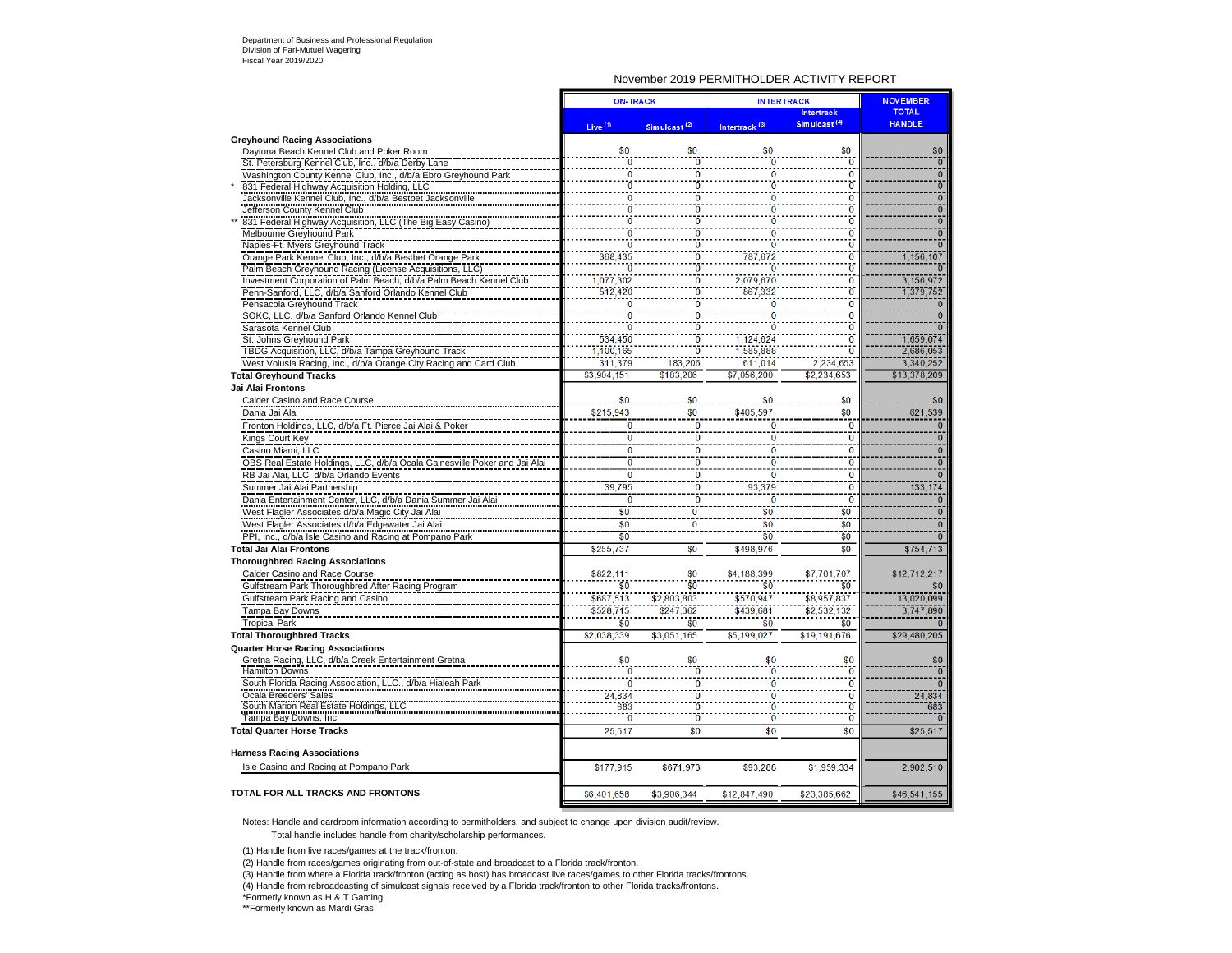#### DECEMBER 2019 PERMITHOLDER ACTIVITY REPORT

|                                                                                                                               | <b>ON-TRACK</b>                  |                                           | <b>INTERTRACK</b>           |                                           | <b>DECEMBER</b>             |
|-------------------------------------------------------------------------------------------------------------------------------|----------------------------------|-------------------------------------------|-----------------------------|-------------------------------------------|-----------------------------|
|                                                                                                                               |                                  |                                           |                             | Intertrack                                | <b>TOTAL</b>                |
|                                                                                                                               | Live <sup>(1)</sup>              | Simulcast <sup>(2)</sup>                  | Intertrack <sup>(3)</sup>   | Simulcast <sup>(4)</sup>                  | <b>HANDLE</b>               |
| <b>Greyhound Racing Associations</b>                                                                                          | \$265,781                        | \$193.906                                 | \$550.507                   |                                           | \$3,171,271                 |
| Davtona Beach Kennel Club and Poker Room                                                                                      | n                                | ō                                         | O                           | \$2,161,077<br>$\overline{0}$             | ō                           |
| St. Petersburg Kennel Club, Inc., d/b/a Derby Lane                                                                            | $\overline{0}$                   | ö                                         | Ō                           | $\overline{0}$                            | ō                           |
| Washington County Kennel Club, Inc., d/b/a Ebro Greyhound Park                                                                | $\overline{0}$                   |                                           |                             |                                           | $\overline{0}$              |
| 831 Federal Highway Acquisition Holding, LLC<br>Jacksonville Kennel Club, Inc., d/b/a Bestbet Jacksonville                    | $\overline{0}$                   | ō<br>$\overline{0}$                       | 0<br>ō                      | $\bf{0}$<br>$\overline{0}$                | $\overline{0}$              |
|                                                                                                                               | $\overline{0}$                   | ö                                         |                             | $\overline{0}$                            | $\overline{0}$              |
| Jefferson County Kennel Club                                                                                                  | $\overline{0}$                   | $\overline{0}$                            | $\overline{0}$<br>$\bar{0}$ | $\overline{0}$                            | $\overline{0}$              |
| 831 Federal Highway Acquisition, LLC (The Big Easy Casino)                                                                    | $\overline{0}$                   | ö                                         |                             | $\overline{0}$                            | $\overline{0}$              |
| Melbourne Greyhound Park                                                                                                      |                                  | $\overline{0}$                            | $\overline{0}$              | $\overline{0}$                            |                             |
| Naples-Ft. Myers Greyhound Track                                                                                              | 629.865                          | $\overline{0}$                            | 376.053                     | $\overline{0}$                            | 1,005,918<br>2,674,159      |
| Orange Park Kennel Club, Inc., d/b/a Bestbet Orange Park                                                                      | 902.793                          |                                           | 1.771.366                   |                                           |                             |
| Palm Beach Greyhound Racing (License Acquisitions, LLC)                                                                       | $\overline{0}$                   | $\overline{\mathbf{0}}$<br>$\overline{0}$ | ō                           | $\overline{\mathbf{0}}$<br>$\overline{0}$ | $\overline{0}$              |
| Investment Corporation of Palm Beach, d/b/a Palm Beach Kennel Club                                                            | 1,043,520                        |                                           | 1.934.204                   |                                           | 2.977.724                   |
| Penn-Sanford, LLC, d/b/a Sanford Orlando Kennel Club                                                                          | 469,256                          | 0<br>$\overline{0}$                       | 833,104                     | $\bf{0}$<br>$\overline{0}$                | 1,302,359<br>$\overline{0}$ |
| Pensacola Greyhound Track                                                                                                     | $\overline{0}$<br>$\overline{0}$ | $\overline{0}$                            | ō                           | $\overline{0}$                            | $\overline{0}$              |
| SOKC, LLC, d/b/a Sanford Orlando Kennel Club                                                                                  | $\overline{0}$                   |                                           | $\bar{0}$                   |                                           |                             |
| Sarasota Kennel Club                                                                                                          | $\overline{0}$                   | $\overline{0}$                            | $\bf{0}$                    | $\overline{0}$                            | $\overline{0}$              |
| St. Johns Greyhound Park                                                                                                      |                                  | $\overline{0}$                            | ō                           | $\overline{0}$                            | <u>57</u>                   |
| TBDG Acquisition, LLC, d/b/a Tampa Greyhound Track                                                                            | 948,417                          | $\overline{0}$                            | 1,308,311                   | $\overline{\mathbf{0}}$                   | 2,256,728                   |
| West Volusia Racing, Inc., d/b/a Orange City Racing and Card Club                                                             | 4,618                            | 9,286                                     | 25,779                      | 96,840                                    | 136,523                     |
| <b>Total Greyhound Tracks</b>                                                                                                 | \$4,264,250                      | \$203,192                                 | \$6,799,323                 | \$2,257,917                               | \$13,524,682                |
| Jai Alai Frontons                                                                                                             |                                  |                                           |                             |                                           |                             |
| Calder Casino and Race Course                                                                                                 |                                  |                                           |                             | \$0                                       | \$0                         |
| Dania Jai Alai                                                                                                                | \$139,567                        | \$0                                       | \$237.494                   | $\overline{0}$                            | 377,061                     |
| Fronton Holdings, LLC, d/b/a Ft. Pierce Jai Alai & Poker                                                                      | 0                                | $\mathbf 0$                               | $\Omega$                    | $\bf{0}$                                  | $\Omega$                    |
| Kings Court Key                                                                                                               | $\overline{0}$                   | ō                                         | $\bf{0}$                    | $\bf{0}$                                  | $\mathbf{0}$                |
| Casino Miami, LLC                                                                                                             | 88,075                           | $\overline{\mathbf{0}}$                   | 129,833                     | $\overline{0}$                            | 217,908                     |
| OBS Real Estate Holdings, LLC, d/b/a Ocala Gainesville Poker and Jai Alai                                                     | $\overline{0}$                   | $\overline{0}$                            | $\overline{0}$              | $\overline{0}$                            | $\overline{0}$              |
| RB Jai Alai, LLC, d/b/a Orlando Events                                                                                        | $\bf{0}$                         | 0                                         | 0                           | $\bf{0}$                                  | $\mathbf{0}$                |
| Summer Jai Alai Partnership                                                                                                   | $\overline{0}$                   | $\overline{0}$                            | $\overline{0}$              | $\overline{0}$                            | $\overline{0}$              |
| Dania Entertainment Center, LLC, d/b/a Dania Summer Jai Alai                                                                  | $\bf{0}$                         | $\mathbf{0}$                              | $\bf{0}$                    | $\bf{0}$                                  | $\overline{0}$              |
| West Flagler Associates d/b/a Magic City Jai Alai                                                                             | $\ddot{\mathbf{0}}$              | ō                                         | ō                           | $\overline{0}$                            | $\overline{0}$              |
| West Flagler Associates d/b/a Edgewater Jai Alai                                                                              |                                  |                                           |                             |                                           |                             |
|                                                                                                                               |                                  |                                           |                             |                                           |                             |
| PPI, Inc., d/b/a Isle Casino and Racing at Pompano Park                                                                       |                                  |                                           |                             |                                           |                             |
| <b>Total Jai Alai Frontons</b>                                                                                                | \$227,642                        | \$0                                       | \$367,326                   | \$0                                       | \$594,968                   |
| <b>Thoroughbred Racing Associations</b>                                                                                       |                                  |                                           |                             |                                           |                             |
| Calder Casino and Race Course                                                                                                 | \$0                              | \$0                                       | \$0                         | \$0                                       | \$0                         |
| Gulfstream Park Thoroughbred After Racing Program                                                                             | ō                                | $\overline{\$0}$                          | $\overline{\$0}$            | \$0                                       | $\overline{0}$              |
| Gulfstream Park Racing and Casino                                                                                             | 6,124,238                        | 3,336,821                                 | 5,394,719                   | 8,004,926                                 | 22,860,705                  |
| Tampa Bay Downs                                                                                                               | 1,901.828                        | 179.974                                   | 2,416,701                   | 2.107.046                                 | 6,605,549                   |
| <b>Tropical Park</b>                                                                                                          | $\Omega$                         | $\Omega$                                  | $\Omega$                    | $\bf{0}$                                  | $\Omega$                    |
| <b>Total Thoroughbred Tracks</b>                                                                                              | \$8,026,066                      | \$3,516,795                               | \$7,811,420                 | \$10,111,972                              | \$29,466,254                |
| <b>Quarter Horse Racing Associations</b>                                                                                      |                                  |                                           |                             |                                           |                             |
| Gretna Racing, LLC, d/b/a Creek Entertainment Gretna                                                                          | O                                | 0                                         | $\bf{0}$                    | $\bf{0}$                                  | \$0                         |
| <b>Hamilton Downs</b>                                                                                                         |                                  |                                           |                             | $\overline{0}$                            | $\overline{0}$              |
| South Florida Racing Association, LLC., d/b/a Hialeah Park<br>Ocala Breeders Sales<br>South Marion Real Estate Holdings, LLC. |                                  | $\overline{0}$                            | $\overline{0}$              | $\overline{0}$                            | $\overline{0}$              |
|                                                                                                                               | ō                                | $\overline{\mathfrak{o}}$                 | ō                           | ō                                         | $\overline{0}$              |
|                                                                                                                               | $\overline{0}$                   | $\overline{0}$                            | $\overline{0}$              | $\overline{0}$                            | $\overline{0}$              |
| Tampa Bay Downs, Inc.                                                                                                         | $\overline{82}$                  | $\overline{0}$                            | ō                           | $\overline{0}$                            | $\overline{82}$             |
|                                                                                                                               | \$82                             | \$0                                       | \$0                         | \$0                                       | \$82                        |
| <b>Harness Racing Associations</b>                                                                                            |                                  |                                           |                             |                                           |                             |
| Isle Casino and Racing at Pompano Park                                                                                        | 303,552                          | 649,504                                   | 206,077                     | 1,942,053                                 | 3,101,186                   |
| TOTAL FOR ALL TRACKS AND FRONTONS                                                                                             | \$12,821,591                     | \$4.369.491                               | \$15.184.146                | \$14,311,943                              | \$46,687,171                |
|                                                                                                                               |                                  |                                           |                             |                                           |                             |

Notes: Handle and cardroom information according to permitholders, and subject to change upon division audit/review. Total handle includes handle from charity/scholarship performances.

(1) Handle from live races/games at the track/fronton.

(2) Handle from races/games originating from out-of-state and broadcast to a Florida track/fronton.

(3) Handle from where a Florida track/fronton (acting as host) has broadcast live races/games to other Florida tracks/frontons.

(4) Handle from rebroadcasting of simulcast signals received by a Florida track/fronton to other Florida tracks/frontons.

\*Formerly known as H & T Gaming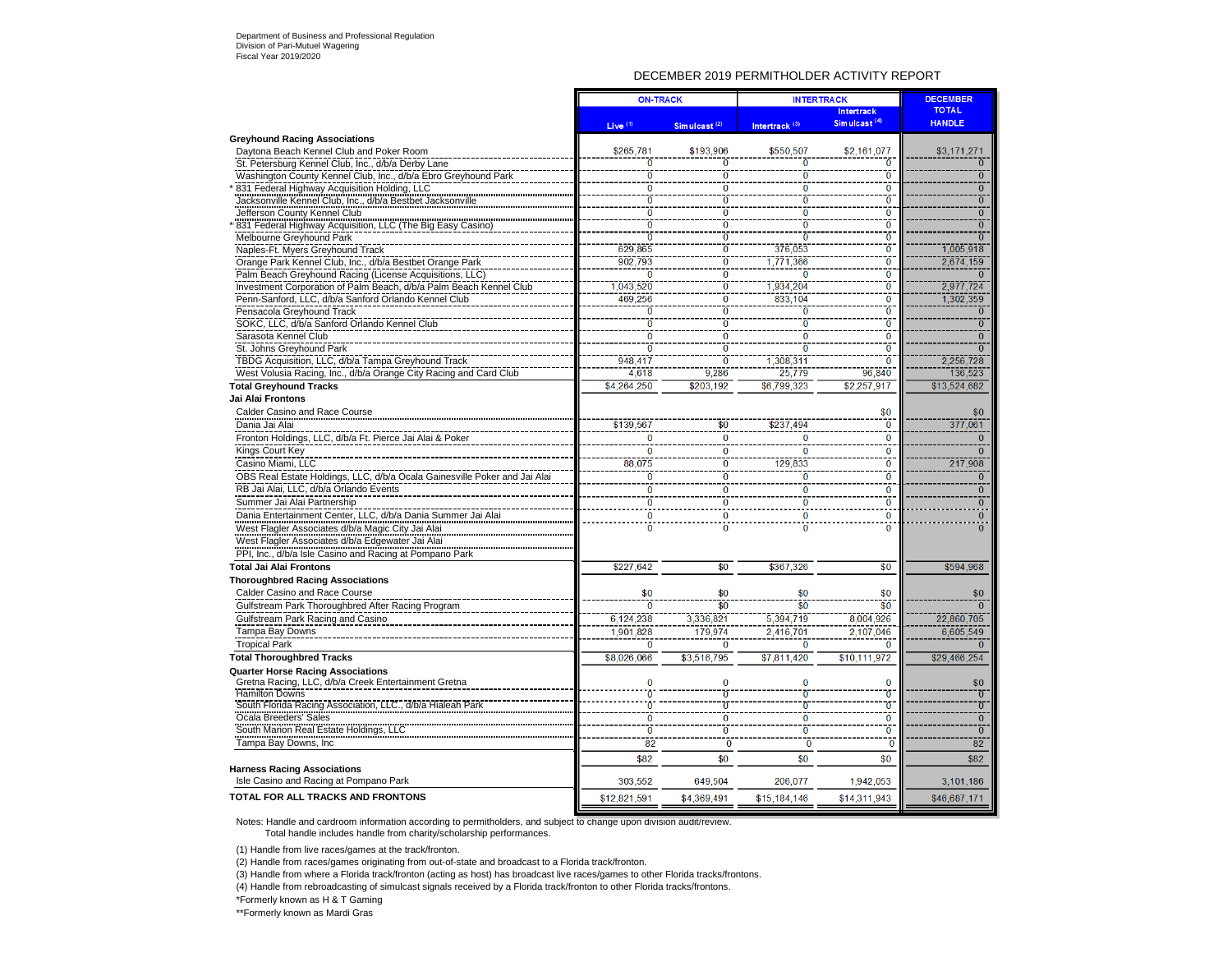#### January 2020 Permitholder Activity Report

|                                                                           |                     | <b>ON-TRACK</b>          | <b>INTERTRACK</b>         |                          | <b>JANUARY</b> |  |
|---------------------------------------------------------------------------|---------------------|--------------------------|---------------------------|--------------------------|----------------|--|
|                                                                           |                     |                          |                           | Intertrack               | <b>TOTAL</b>   |  |
|                                                                           | Live <sup>(1)</sup> | Simulcast <sup>(2)</sup> | Intertrack <sup>(3)</sup> | Simulcast <sup>(4)</sup> | <b>HANDLE</b>  |  |
| <b>Greyhound Racing Associations</b>                                      |                     |                          |                           |                          |                |  |
| Daytona Beach Kennel Club and Poker Room                                  | \$363,585           | \$204.531                | \$607,160                 | \$2,334,815              | \$3,510,092    |  |
| St. Petersburg Kennel Club, Inc., d/b/a Derby Lane                        | 1.223.822           |                          | 1.559.974                 | 0                        | 2.783.795      |  |
| Washington County Kennel Club, Inc., d/b/a Ebro Greyhound Park            |                     |                          |                           | O                        |                |  |
| 831 Federal Highway Acquisition Holding, LLC                              |                     |                          |                           | $\mathbf{0}$             |                |  |
| Jacksonville Kennel Club, Inc., d/b/a Bestbet Jacksonville                |                     |                          |                           | ٥                        |                |  |
| Jefferson County Kennel Club                                              |                     |                          |                           | 0                        |                |  |
| 831 Federal Highway Acquisition, LLC (The Big Easy Casino)                |                     |                          |                           | 0                        |                |  |
| Melbourne Greyhound Park                                                  |                     |                          |                           | 0                        |                |  |
| Naples-Ft. Myers Greyhound Track                                          | 1,413,107           | ٥                        | 787,973                   | 0                        | 2,201,080      |  |
| Orange Park Kennel Club, Inc., d/b/a Bestbet Orange Park                  | 940,472             |                          | 1,903,644                 | ö                        | 2,844,116      |  |
| Palm Beach Greyhound Racing (License Acquisitions, LLC)                   |                     |                          |                           | 0                        |                |  |
| Investment Corporation of Palm Beach, d/b/a Palm Beach Kennel Club        | 227,967             |                          | 2.069.348                 | 0                        | 3,297,315      |  |
| Penn-Sanford, LLC, d/b/a Sanford Orlando Kennel Club                      |                     |                          |                           | 0                        |                |  |
| Pensacola Greyhound Track                                                 |                     |                          |                           | $\mathbf{0}$             |                |  |
| SOKC, LLC, d/b/a Sanford Orlando Kennel Club                              | 562,292             |                          | 905.463                   | 0                        | 1,467,755      |  |
| Sarasota Kennel Club                                                      |                     |                          |                           | 0                        |                |  |
| St. Johns Greyhound Park                                                  |                     |                          |                           | $\mathbf{0}$             |                |  |
| TBDG Acquisition, LLC, d/b/a Tampa Greyhound Track                        |                     |                          |                           | $\mathbf{0}$             |                |  |
| West Volusia Racing, Inc., d/b/a Orange City Racing and Card Club         | O                   | n                        |                           | $\mathbf{0}$             |                |  |
| <b>Total Greyhound Tracks</b>                                             | \$5,731,244         | \$204,531                | \$7,833,562               | \$2,334,815              | \$16,104,153   |  |
| Jai Alai Frontons                                                         |                     |                          |                           |                          |                |  |
| Calder Casino and Race Course                                             |                     | \$0                      |                           |                          |                |  |
| Dania Jai Alai                                                            | \$293,799           | \$0                      | \$415,191                 | \$0<br>\$0               | \$708.990      |  |
| Fronton Holdings, LLC, d/b/a Ft. Pierce Jai Alai & Poker                  |                     | 0                        |                           | $\mathbf 0$              |                |  |
|                                                                           |                     |                          |                           |                          |                |  |
| Kings Court Key                                                           | ٥                   | ٥                        |                           | 0                        |                |  |
| Casino Miami, LLC                                                         | 74,572              |                          | 95,369                    | 0                        | 169,941        |  |
| OBS Real Estate Holdings, LLC, d/b/a Ocala Gainesville Poker and Jai Alai | Ō                   |                          |                           | 0                        |                |  |
| RB Jai Alai, LLC, d/b/a Orlando Events                                    | 0                   | 0                        |                           | o                        |                |  |
| Summer Jai Alai Partnership                                               |                     |                          |                           | 0                        |                |  |
| Dania Entertainment Center, LLC, d/b/a Dania Summer Jai Alai              |                     | O                        |                           | O                        |                |  |
| West Flagler Associates d/b/a Magic City Jai Alai                         | n                   | 0                        |                           | 0                        |                |  |
| West Flagler Associates d/b/a Edgewater Jai Alai                          |                     |                          |                           | $\Omega$                 |                |  |
| PPI, Inc., d/b/a Isle Casino and Racing at Pompano Park                   | $\Omega$            | Ō                        |                           | $\mathbf 0$              |                |  |
| <b>Total Jai Alai Frontons</b>                                            | \$368,371           | \$0                      | \$510,560                 | \$0                      | \$878,931      |  |
| <b>Thoroughbred Racing Associations</b>                                   |                     |                          |                           |                          |                |  |
| Calder Casino and Race Course                                             | \$0                 | \$0                      | \$0                       | \$0                      | \$0            |  |
| Gulfstream Park Thoroughbred After Racing Program                         |                     | ٥                        | n                         | O                        | SO.            |  |
| Gulfstream Park Racing and Casino                                         | 12,065,562          | 3,996,886                | 8,184,160                 | 9,190,560                | 33,437,169     |  |
| <b>Tampa Bay Downs</b>                                                    | 3,005,361           |                          | 3.604.306                 | 1.454.982                | 8,185,700      |  |
|                                                                           |                     | 121,052                  |                           |                          |                |  |
| <b>Tropical Park</b>                                                      |                     |                          |                           |                          |                |  |
| <b>Total Thoroughbred Tracks</b>                                          | \$15,070,923        | \$4,117,938              | \$11,788,467              | \$10,645,541             | \$41,622,869   |  |
| <b>Quarter Horse Racing Associations</b>                                  |                     |                          |                           |                          |                |  |
| Gretna Racing, LLC, d/b/a Creek Entertainment Gretna                      | \$0                 |                          |                           |                          |                |  |
| <b>Hamilton Downs</b>                                                     | Ò                   |                          |                           | Ö                        |                |  |
| South Florida Racing Association, LLC., d/b/a Hialeah Park                | ,003                |                          |                           | ö                        | 1.003          |  |
| Ocala Breeders' Sales                                                     | 0                   |                          |                           |                          |                |  |
| South Marion Real Estate Holdings, LLC                                    | 0                   |                          |                           | 0                        |                |  |
| Tampa Bay Downs, Inc.                                                     | Ő                   |                          |                           | 'n                       |                |  |
|                                                                           | \$1,003             | \$Ö                      | \$Ō                       | \$0                      | \$1,003        |  |
| <b>Harness Racing Associations</b>                                        |                     |                          |                           |                          |                |  |
| Isle Casino and Racing at Pompano Park                                    | 369,156             | 716,631                  | 228,667                   | 2,191,016                | 3,505,470      |  |
|                                                                           |                     |                          |                           |                          |                |  |
| TOTAL FOR ALL TRACKS AND FRONTONS                                         | \$21,540,697        | \$5,039,100              | \$20,361,256              | \$15,171,373             | \$62,112,426   |  |
|                                                                           |                     |                          |                           |                          |                |  |

Notes: Handle and cardroom information according to permitholders, and subject to change upon division audit/review. Total handle includes handle from charity/scholarship performances.

(1) Handle from live races/games at the track/fronton.

(2) Handle from races/games originating from out-of-state and broadcast to a Florida track/fronton.

(3) Handle from where a Florida track/fronton (acting as host) has broadcast live races/games to other Florida tracks/frontons.

(4) Handle from rebroadcasting of simulcast signals received by a Florida track/fronton to other Florida tracks/frontons.

\*Formerly known as H & T Gaming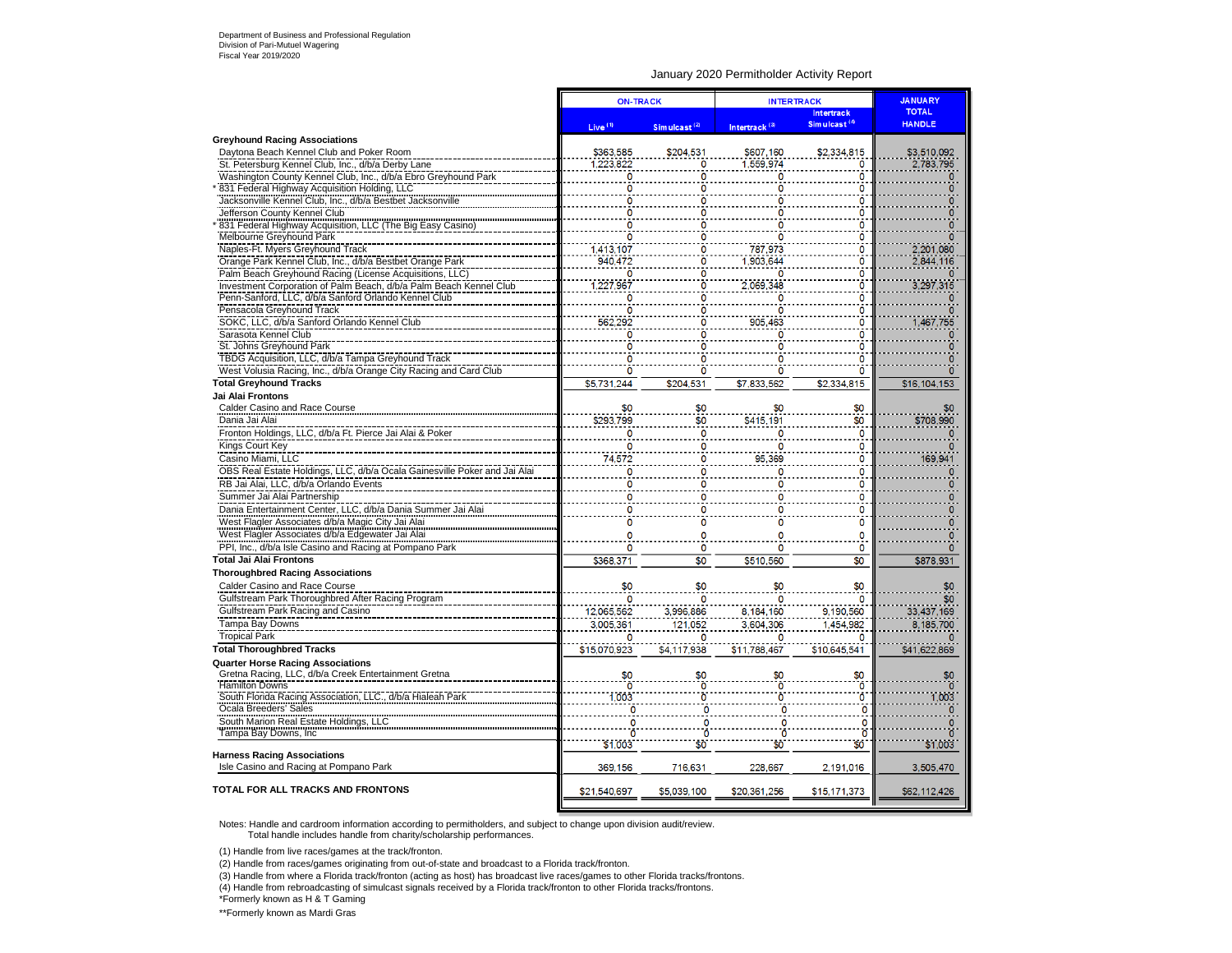#### **FEBRUARY 2020 PERMITHOLDER ACTIVITY REPORT**

| <b>TOTAL</b><br><b>Intertrack</b><br>Simulcast <sup>(4)</sup><br><b>HANDLE</b><br>Live <sup>(1)</sup><br>Intertrack <sup>(3)</sup><br>Simulcast <sup>(2)</sup><br><b>Greyhound Racing Associations</b><br>\$465,518<br>\$600,332<br>Daytona Beach Kennel Club and Poker Room<br>\$199,777<br>\$2,354,697<br>\$3,620,323<br>1.552.040<br>St. Petersburg Kennel Club, Inc., d/b/a Derby Lane<br>1.322.076<br>2.874,116<br>O<br>Washington County Kennel Club, Inc., d/b/a Ebro Greyhound Park<br>$\mathbf{0}$<br>831 Federal Highway Acquisition Holding, LLC<br>O<br>Jacksonville Kennel Club, Inc., d/b/a Bestbet Jacksonville<br>0<br>Jefferson County Kennel Club<br>n<br>831 Federal Highway Acquisition, LLC (The Big Easy Casino<br>O<br>Melbourne Greyhound Park<br>O<br>Naples-Ft. Myers Greyhound Track<br>937,412<br>O<br>1.637.577<br>2,574,989<br>Orange Park Kennel Club, Inc., d/b/a Bestbet Orange Park<br>973,488<br>1,925,511<br>Ō<br>2,898,999<br>Palm Beach Greyhound Racing (License Acquisitions, LLC)<br>o<br>Investment Corporation of Palm Beach, d/b/a Palm Beach Kennel Club<br>1.370.176<br>2.061.216<br>O<br>3,431,392<br>Penn-Sanford, LLC, d/b/a Sanford Orlando Kennel Club<br>Pensacola Greyhound Track<br>٥<br>SOKC, LLC, d/b/a Sanford Orlando Kennel Club<br>486,926<br>597,594<br>889.332<br>Ö<br>Sarasota Kennel Club<br>O<br>o<br>St. Johns Greyhound Park<br>0<br>TBDG Acquisition, LLC, d/b/a Tampa Greyhound Track<br>O<br>West Volusia Racing, Inc., d/b/a Orange City Racing and Card Club<br>O<br>n<br>0<br><b>Total Greyhound Tracks</b><br>\$6,366,429<br>\$199,777<br>\$7.965.842<br>\$2.354.697<br>\$16,886,746<br>Jai Alai Frontons<br>Calder Casino and Race Course<br>\$0<br>\$0<br>\$0<br>Dania Jai Alai<br>335,027<br>0<br>855,289<br>Fronton Holdings, LLC, d/b/a Ft. Pierce Jai Alai & Poker<br>0<br>Kings Court Key<br>O<br>٥<br>Casino Miami, LLC<br>0<br>$\mathbf 0$<br>OBS Real Estate Holdings, LLC, d/b/a Ocala Gainesville Poker and Jai Alai<br>0<br>84<br>RB Jai Alai, LLC, d/b/a Orlando Events<br>$\mathbf 0$<br>0<br>Summer Jai Alai Partnership<br>O<br>0<br>Dania Entertainment Center, LLC, d/b/a Dania Summer Jai Alai<br>0<br>0<br>West Flagler Associates d/b/a Magic City Jai Alai<br>$\mathbf 0$<br>0<br>West Flagler Associates d/b/a Edgewater Jai Alai<br>$\mathbf 0$<br>$\overline{0}$<br>PPI, Inc., d/b/a Isle Casino and Racing at Pompano Park<br>$\mathbf 0$<br>$\mathbf 0$<br>$\Omega$<br>$\Omega$<br>o<br><b>Total Jai Alai Frontons</b><br>\$0<br>\$335,111<br>\$0<br>\$520,263<br>\$855,373<br><b>Thoroughbred Racing Associations</b><br>\$0<br>Calder Casino and Race Course<br>\$0<br>\$0<br>\$0<br>\$0<br>Gulfstream Park Thoroughbred After Racing Program<br>O<br>٥<br>Gulfstream Park Racing and Casino<br>9,746,645<br>4.345.460<br>32,600,106<br>7,796,603<br>10,711,398<br>Hialeah Racing Association, LLC.<br>Tampa Bay Downs<br>3,341,993<br>3,680,673<br>1,199,038<br>8,316,335<br>94.631<br><b>Tropical Park</b><br>\$0<br>\$0<br>\$0<br>\$0<br>\$40,916,441<br><b>Total Thoroughbred Tracks</b><br>\$13,088,638<br>\$4,440,091<br>\$11,477,277<br>\$11,910,435<br>\$81,832,883<br><b>Quarter Horse Racing Associations</b><br>\$0<br>\$0<br>\$0<br>Gretna Racing, LLC, d/b/a Creek Entertainment Gretna<br>Ō<br><b>Hamilton Downs</b><br>$\overline{0}$<br>$\mathbf{0}$<br>O<br>South Florida Racing Association, LLC., d/b/a Hialeah Park<br>0<br>687<br>Ocala Breeders' Sales<br>ö<br>0<br>South Marion Real Estate Holdings, LLC<br>$\mathbf{0}$<br>O<br>Tampa Bay Downs, Inc.<br>Ō<br>Ö<br>$\overline{0}$<br>$\overline{0}$<br>$\mathbf{0}$<br>\$0<br>\$687<br>\$687<br>\$0<br>\$0<br><b>Harness Racing Associations</b><br>Isle Casino and Racing at Pompano Park<br>331,112<br>724177.3<br>189,242<br>2,252,690<br>3,497,221<br><b>TOTAL FOR ALL TRACKS AND FRONTONS</b><br>\$5,364,046<br>\$20,152,623<br>\$16,517,822<br>\$20,121,977<br>\$62,156,467.80 | <b>ON-TRACK</b> |  | <b>INTERTRACK</b> |  | <b>FEBRUARY</b> |
|-----------------------------------------------------------------------------------------------------------------------------------------------------------------------------------------------------------------------------------------------------------------------------------------------------------------------------------------------------------------------------------------------------------------------------------------------------------------------------------------------------------------------------------------------------------------------------------------------------------------------------------------------------------------------------------------------------------------------------------------------------------------------------------------------------------------------------------------------------------------------------------------------------------------------------------------------------------------------------------------------------------------------------------------------------------------------------------------------------------------------------------------------------------------------------------------------------------------------------------------------------------------------------------------------------------------------------------------------------------------------------------------------------------------------------------------------------------------------------------------------------------------------------------------------------------------------------------------------------------------------------------------------------------------------------------------------------------------------------------------------------------------------------------------------------------------------------------------------------------------------------------------------------------------------------------------------------------------------------------------------------------------------------------------------------------------------------------------------------------------------------------------------------------------------------------------------------------------------------------------------------------------------------------------------------------------------------------------------------------------------------------------------------------------------------------------------------------------------------------------------------------------------------------------------------------------------------------------------------------------------------------------------------------------------------------------------------------------------------------------------------------------------------------------------------------------------------------------------------------------------------------------------------------------------------------------------------------------------------------------------------------------------------------------------------------------------------------------------------------------------------------------------------------------------------------------------------------------------------------------------------------------------------------------------------------------------------------------------------------------------------------------------------------------------------------------------------------------------------------------------------------------------------------------------------------------------------------------------------------------------------------------------------------------------------------------------------------------------------------------------------------------------------------------------------------------------------------------------------------------------------------------------------------------------------------------------------------------------|-----------------|--|-------------------|--|-----------------|
|                                                                                                                                                                                                                                                                                                                                                                                                                                                                                                                                                                                                                                                                                                                                                                                                                                                                                                                                                                                                                                                                                                                                                                                                                                                                                                                                                                                                                                                                                                                                                                                                                                                                                                                                                                                                                                                                                                                                                                                                                                                                                                                                                                                                                                                                                                                                                                                                                                                                                                                                                                                                                                                                                                                                                                                                                                                                                                                                                                                                                                                                                                                                                                                                                                                                                                                                                                                                                                                                                                                                                                                                                                                                                                                                                                                                                                                                                                                                                                       |                 |  |                   |  |                 |
|                                                                                                                                                                                                                                                                                                                                                                                                                                                                                                                                                                                                                                                                                                                                                                                                                                                                                                                                                                                                                                                                                                                                                                                                                                                                                                                                                                                                                                                                                                                                                                                                                                                                                                                                                                                                                                                                                                                                                                                                                                                                                                                                                                                                                                                                                                                                                                                                                                                                                                                                                                                                                                                                                                                                                                                                                                                                                                                                                                                                                                                                                                                                                                                                                                                                                                                                                                                                                                                                                                                                                                                                                                                                                                                                                                                                                                                                                                                                                                       |                 |  |                   |  |                 |
|                                                                                                                                                                                                                                                                                                                                                                                                                                                                                                                                                                                                                                                                                                                                                                                                                                                                                                                                                                                                                                                                                                                                                                                                                                                                                                                                                                                                                                                                                                                                                                                                                                                                                                                                                                                                                                                                                                                                                                                                                                                                                                                                                                                                                                                                                                                                                                                                                                                                                                                                                                                                                                                                                                                                                                                                                                                                                                                                                                                                                                                                                                                                                                                                                                                                                                                                                                                                                                                                                                                                                                                                                                                                                                                                                                                                                                                                                                                                                                       |                 |  |                   |  |                 |
|                                                                                                                                                                                                                                                                                                                                                                                                                                                                                                                                                                                                                                                                                                                                                                                                                                                                                                                                                                                                                                                                                                                                                                                                                                                                                                                                                                                                                                                                                                                                                                                                                                                                                                                                                                                                                                                                                                                                                                                                                                                                                                                                                                                                                                                                                                                                                                                                                                                                                                                                                                                                                                                                                                                                                                                                                                                                                                                                                                                                                                                                                                                                                                                                                                                                                                                                                                                                                                                                                                                                                                                                                                                                                                                                                                                                                                                                                                                                                                       |                 |  |                   |  |                 |
|                                                                                                                                                                                                                                                                                                                                                                                                                                                                                                                                                                                                                                                                                                                                                                                                                                                                                                                                                                                                                                                                                                                                                                                                                                                                                                                                                                                                                                                                                                                                                                                                                                                                                                                                                                                                                                                                                                                                                                                                                                                                                                                                                                                                                                                                                                                                                                                                                                                                                                                                                                                                                                                                                                                                                                                                                                                                                                                                                                                                                                                                                                                                                                                                                                                                                                                                                                                                                                                                                                                                                                                                                                                                                                                                                                                                                                                                                                                                                                       |                 |  |                   |  |                 |
|                                                                                                                                                                                                                                                                                                                                                                                                                                                                                                                                                                                                                                                                                                                                                                                                                                                                                                                                                                                                                                                                                                                                                                                                                                                                                                                                                                                                                                                                                                                                                                                                                                                                                                                                                                                                                                                                                                                                                                                                                                                                                                                                                                                                                                                                                                                                                                                                                                                                                                                                                                                                                                                                                                                                                                                                                                                                                                                                                                                                                                                                                                                                                                                                                                                                                                                                                                                                                                                                                                                                                                                                                                                                                                                                                                                                                                                                                                                                                                       |                 |  |                   |  |                 |
|                                                                                                                                                                                                                                                                                                                                                                                                                                                                                                                                                                                                                                                                                                                                                                                                                                                                                                                                                                                                                                                                                                                                                                                                                                                                                                                                                                                                                                                                                                                                                                                                                                                                                                                                                                                                                                                                                                                                                                                                                                                                                                                                                                                                                                                                                                                                                                                                                                                                                                                                                                                                                                                                                                                                                                                                                                                                                                                                                                                                                                                                                                                                                                                                                                                                                                                                                                                                                                                                                                                                                                                                                                                                                                                                                                                                                                                                                                                                                                       |                 |  |                   |  |                 |
|                                                                                                                                                                                                                                                                                                                                                                                                                                                                                                                                                                                                                                                                                                                                                                                                                                                                                                                                                                                                                                                                                                                                                                                                                                                                                                                                                                                                                                                                                                                                                                                                                                                                                                                                                                                                                                                                                                                                                                                                                                                                                                                                                                                                                                                                                                                                                                                                                                                                                                                                                                                                                                                                                                                                                                                                                                                                                                                                                                                                                                                                                                                                                                                                                                                                                                                                                                                                                                                                                                                                                                                                                                                                                                                                                                                                                                                                                                                                                                       |                 |  |                   |  |                 |
|                                                                                                                                                                                                                                                                                                                                                                                                                                                                                                                                                                                                                                                                                                                                                                                                                                                                                                                                                                                                                                                                                                                                                                                                                                                                                                                                                                                                                                                                                                                                                                                                                                                                                                                                                                                                                                                                                                                                                                                                                                                                                                                                                                                                                                                                                                                                                                                                                                                                                                                                                                                                                                                                                                                                                                                                                                                                                                                                                                                                                                                                                                                                                                                                                                                                                                                                                                                                                                                                                                                                                                                                                                                                                                                                                                                                                                                                                                                                                                       |                 |  |                   |  |                 |
|                                                                                                                                                                                                                                                                                                                                                                                                                                                                                                                                                                                                                                                                                                                                                                                                                                                                                                                                                                                                                                                                                                                                                                                                                                                                                                                                                                                                                                                                                                                                                                                                                                                                                                                                                                                                                                                                                                                                                                                                                                                                                                                                                                                                                                                                                                                                                                                                                                                                                                                                                                                                                                                                                                                                                                                                                                                                                                                                                                                                                                                                                                                                                                                                                                                                                                                                                                                                                                                                                                                                                                                                                                                                                                                                                                                                                                                                                                                                                                       |                 |  |                   |  |                 |
|                                                                                                                                                                                                                                                                                                                                                                                                                                                                                                                                                                                                                                                                                                                                                                                                                                                                                                                                                                                                                                                                                                                                                                                                                                                                                                                                                                                                                                                                                                                                                                                                                                                                                                                                                                                                                                                                                                                                                                                                                                                                                                                                                                                                                                                                                                                                                                                                                                                                                                                                                                                                                                                                                                                                                                                                                                                                                                                                                                                                                                                                                                                                                                                                                                                                                                                                                                                                                                                                                                                                                                                                                                                                                                                                                                                                                                                                                                                                                                       |                 |  |                   |  |                 |
|                                                                                                                                                                                                                                                                                                                                                                                                                                                                                                                                                                                                                                                                                                                                                                                                                                                                                                                                                                                                                                                                                                                                                                                                                                                                                                                                                                                                                                                                                                                                                                                                                                                                                                                                                                                                                                                                                                                                                                                                                                                                                                                                                                                                                                                                                                                                                                                                                                                                                                                                                                                                                                                                                                                                                                                                                                                                                                                                                                                                                                                                                                                                                                                                                                                                                                                                                                                                                                                                                                                                                                                                                                                                                                                                                                                                                                                                                                                                                                       |                 |  |                   |  |                 |
|                                                                                                                                                                                                                                                                                                                                                                                                                                                                                                                                                                                                                                                                                                                                                                                                                                                                                                                                                                                                                                                                                                                                                                                                                                                                                                                                                                                                                                                                                                                                                                                                                                                                                                                                                                                                                                                                                                                                                                                                                                                                                                                                                                                                                                                                                                                                                                                                                                                                                                                                                                                                                                                                                                                                                                                                                                                                                                                                                                                                                                                                                                                                                                                                                                                                                                                                                                                                                                                                                                                                                                                                                                                                                                                                                                                                                                                                                                                                                                       |                 |  |                   |  |                 |
|                                                                                                                                                                                                                                                                                                                                                                                                                                                                                                                                                                                                                                                                                                                                                                                                                                                                                                                                                                                                                                                                                                                                                                                                                                                                                                                                                                                                                                                                                                                                                                                                                                                                                                                                                                                                                                                                                                                                                                                                                                                                                                                                                                                                                                                                                                                                                                                                                                                                                                                                                                                                                                                                                                                                                                                                                                                                                                                                                                                                                                                                                                                                                                                                                                                                                                                                                                                                                                                                                                                                                                                                                                                                                                                                                                                                                                                                                                                                                                       |                 |  |                   |  |                 |
|                                                                                                                                                                                                                                                                                                                                                                                                                                                                                                                                                                                                                                                                                                                                                                                                                                                                                                                                                                                                                                                                                                                                                                                                                                                                                                                                                                                                                                                                                                                                                                                                                                                                                                                                                                                                                                                                                                                                                                                                                                                                                                                                                                                                                                                                                                                                                                                                                                                                                                                                                                                                                                                                                                                                                                                                                                                                                                                                                                                                                                                                                                                                                                                                                                                                                                                                                                                                                                                                                                                                                                                                                                                                                                                                                                                                                                                                                                                                                                       |                 |  |                   |  |                 |
|                                                                                                                                                                                                                                                                                                                                                                                                                                                                                                                                                                                                                                                                                                                                                                                                                                                                                                                                                                                                                                                                                                                                                                                                                                                                                                                                                                                                                                                                                                                                                                                                                                                                                                                                                                                                                                                                                                                                                                                                                                                                                                                                                                                                                                                                                                                                                                                                                                                                                                                                                                                                                                                                                                                                                                                                                                                                                                                                                                                                                                                                                                                                                                                                                                                                                                                                                                                                                                                                                                                                                                                                                                                                                                                                                                                                                                                                                                                                                                       |                 |  |                   |  |                 |
|                                                                                                                                                                                                                                                                                                                                                                                                                                                                                                                                                                                                                                                                                                                                                                                                                                                                                                                                                                                                                                                                                                                                                                                                                                                                                                                                                                                                                                                                                                                                                                                                                                                                                                                                                                                                                                                                                                                                                                                                                                                                                                                                                                                                                                                                                                                                                                                                                                                                                                                                                                                                                                                                                                                                                                                                                                                                                                                                                                                                                                                                                                                                                                                                                                                                                                                                                                                                                                                                                                                                                                                                                                                                                                                                                                                                                                                                                                                                                                       |                 |  |                   |  |                 |
|                                                                                                                                                                                                                                                                                                                                                                                                                                                                                                                                                                                                                                                                                                                                                                                                                                                                                                                                                                                                                                                                                                                                                                                                                                                                                                                                                                                                                                                                                                                                                                                                                                                                                                                                                                                                                                                                                                                                                                                                                                                                                                                                                                                                                                                                                                                                                                                                                                                                                                                                                                                                                                                                                                                                                                                                                                                                                                                                                                                                                                                                                                                                                                                                                                                                                                                                                                                                                                                                                                                                                                                                                                                                                                                                                                                                                                                                                                                                                                       |                 |  |                   |  |                 |
|                                                                                                                                                                                                                                                                                                                                                                                                                                                                                                                                                                                                                                                                                                                                                                                                                                                                                                                                                                                                                                                                                                                                                                                                                                                                                                                                                                                                                                                                                                                                                                                                                                                                                                                                                                                                                                                                                                                                                                                                                                                                                                                                                                                                                                                                                                                                                                                                                                                                                                                                                                                                                                                                                                                                                                                                                                                                                                                                                                                                                                                                                                                                                                                                                                                                                                                                                                                                                                                                                                                                                                                                                                                                                                                                                                                                                                                                                                                                                                       |                 |  |                   |  |                 |
|                                                                                                                                                                                                                                                                                                                                                                                                                                                                                                                                                                                                                                                                                                                                                                                                                                                                                                                                                                                                                                                                                                                                                                                                                                                                                                                                                                                                                                                                                                                                                                                                                                                                                                                                                                                                                                                                                                                                                                                                                                                                                                                                                                                                                                                                                                                                                                                                                                                                                                                                                                                                                                                                                                                                                                                                                                                                                                                                                                                                                                                                                                                                                                                                                                                                                                                                                                                                                                                                                                                                                                                                                                                                                                                                                                                                                                                                                                                                                                       |                 |  |                   |  |                 |
|                                                                                                                                                                                                                                                                                                                                                                                                                                                                                                                                                                                                                                                                                                                                                                                                                                                                                                                                                                                                                                                                                                                                                                                                                                                                                                                                                                                                                                                                                                                                                                                                                                                                                                                                                                                                                                                                                                                                                                                                                                                                                                                                                                                                                                                                                                                                                                                                                                                                                                                                                                                                                                                                                                                                                                                                                                                                                                                                                                                                                                                                                                                                                                                                                                                                                                                                                                                                                                                                                                                                                                                                                                                                                                                                                                                                                                                                                                                                                                       |                 |  |                   |  |                 |
|                                                                                                                                                                                                                                                                                                                                                                                                                                                                                                                                                                                                                                                                                                                                                                                                                                                                                                                                                                                                                                                                                                                                                                                                                                                                                                                                                                                                                                                                                                                                                                                                                                                                                                                                                                                                                                                                                                                                                                                                                                                                                                                                                                                                                                                                                                                                                                                                                                                                                                                                                                                                                                                                                                                                                                                                                                                                                                                                                                                                                                                                                                                                                                                                                                                                                                                                                                                                                                                                                                                                                                                                                                                                                                                                                                                                                                                                                                                                                                       |                 |  |                   |  |                 |
|                                                                                                                                                                                                                                                                                                                                                                                                                                                                                                                                                                                                                                                                                                                                                                                                                                                                                                                                                                                                                                                                                                                                                                                                                                                                                                                                                                                                                                                                                                                                                                                                                                                                                                                                                                                                                                                                                                                                                                                                                                                                                                                                                                                                                                                                                                                                                                                                                                                                                                                                                                                                                                                                                                                                                                                                                                                                                                                                                                                                                                                                                                                                                                                                                                                                                                                                                                                                                                                                                                                                                                                                                                                                                                                                                                                                                                                                                                                                                                       |                 |  |                   |  |                 |
|                                                                                                                                                                                                                                                                                                                                                                                                                                                                                                                                                                                                                                                                                                                                                                                                                                                                                                                                                                                                                                                                                                                                                                                                                                                                                                                                                                                                                                                                                                                                                                                                                                                                                                                                                                                                                                                                                                                                                                                                                                                                                                                                                                                                                                                                                                                                                                                                                                                                                                                                                                                                                                                                                                                                                                                                                                                                                                                                                                                                                                                                                                                                                                                                                                                                                                                                                                                                                                                                                                                                                                                                                                                                                                                                                                                                                                                                                                                                                                       |                 |  |                   |  |                 |
|                                                                                                                                                                                                                                                                                                                                                                                                                                                                                                                                                                                                                                                                                                                                                                                                                                                                                                                                                                                                                                                                                                                                                                                                                                                                                                                                                                                                                                                                                                                                                                                                                                                                                                                                                                                                                                                                                                                                                                                                                                                                                                                                                                                                                                                                                                                                                                                                                                                                                                                                                                                                                                                                                                                                                                                                                                                                                                                                                                                                                                                                                                                                                                                                                                                                                                                                                                                                                                                                                                                                                                                                                                                                                                                                                                                                                                                                                                                                                                       |                 |  |                   |  |                 |
|                                                                                                                                                                                                                                                                                                                                                                                                                                                                                                                                                                                                                                                                                                                                                                                                                                                                                                                                                                                                                                                                                                                                                                                                                                                                                                                                                                                                                                                                                                                                                                                                                                                                                                                                                                                                                                                                                                                                                                                                                                                                                                                                                                                                                                                                                                                                                                                                                                                                                                                                                                                                                                                                                                                                                                                                                                                                                                                                                                                                                                                                                                                                                                                                                                                                                                                                                                                                                                                                                                                                                                                                                                                                                                                                                                                                                                                                                                                                                                       |                 |  |                   |  |                 |
|                                                                                                                                                                                                                                                                                                                                                                                                                                                                                                                                                                                                                                                                                                                                                                                                                                                                                                                                                                                                                                                                                                                                                                                                                                                                                                                                                                                                                                                                                                                                                                                                                                                                                                                                                                                                                                                                                                                                                                                                                                                                                                                                                                                                                                                                                                                                                                                                                                                                                                                                                                                                                                                                                                                                                                                                                                                                                                                                                                                                                                                                                                                                                                                                                                                                                                                                                                                                                                                                                                                                                                                                                                                                                                                                                                                                                                                                                                                                                                       |                 |  |                   |  |                 |
|                                                                                                                                                                                                                                                                                                                                                                                                                                                                                                                                                                                                                                                                                                                                                                                                                                                                                                                                                                                                                                                                                                                                                                                                                                                                                                                                                                                                                                                                                                                                                                                                                                                                                                                                                                                                                                                                                                                                                                                                                                                                                                                                                                                                                                                                                                                                                                                                                                                                                                                                                                                                                                                                                                                                                                                                                                                                                                                                                                                                                                                                                                                                                                                                                                                                                                                                                                                                                                                                                                                                                                                                                                                                                                                                                                                                                                                                                                                                                                       |                 |  |                   |  |                 |
|                                                                                                                                                                                                                                                                                                                                                                                                                                                                                                                                                                                                                                                                                                                                                                                                                                                                                                                                                                                                                                                                                                                                                                                                                                                                                                                                                                                                                                                                                                                                                                                                                                                                                                                                                                                                                                                                                                                                                                                                                                                                                                                                                                                                                                                                                                                                                                                                                                                                                                                                                                                                                                                                                                                                                                                                                                                                                                                                                                                                                                                                                                                                                                                                                                                                                                                                                                                                                                                                                                                                                                                                                                                                                                                                                                                                                                                                                                                                                                       |                 |  |                   |  |                 |
|                                                                                                                                                                                                                                                                                                                                                                                                                                                                                                                                                                                                                                                                                                                                                                                                                                                                                                                                                                                                                                                                                                                                                                                                                                                                                                                                                                                                                                                                                                                                                                                                                                                                                                                                                                                                                                                                                                                                                                                                                                                                                                                                                                                                                                                                                                                                                                                                                                                                                                                                                                                                                                                                                                                                                                                                                                                                                                                                                                                                                                                                                                                                                                                                                                                                                                                                                                                                                                                                                                                                                                                                                                                                                                                                                                                                                                                                                                                                                                       |                 |  |                   |  |                 |
|                                                                                                                                                                                                                                                                                                                                                                                                                                                                                                                                                                                                                                                                                                                                                                                                                                                                                                                                                                                                                                                                                                                                                                                                                                                                                                                                                                                                                                                                                                                                                                                                                                                                                                                                                                                                                                                                                                                                                                                                                                                                                                                                                                                                                                                                                                                                                                                                                                                                                                                                                                                                                                                                                                                                                                                                                                                                                                                                                                                                                                                                                                                                                                                                                                                                                                                                                                                                                                                                                                                                                                                                                                                                                                                                                                                                                                                                                                                                                                       |                 |  |                   |  |                 |
|                                                                                                                                                                                                                                                                                                                                                                                                                                                                                                                                                                                                                                                                                                                                                                                                                                                                                                                                                                                                                                                                                                                                                                                                                                                                                                                                                                                                                                                                                                                                                                                                                                                                                                                                                                                                                                                                                                                                                                                                                                                                                                                                                                                                                                                                                                                                                                                                                                                                                                                                                                                                                                                                                                                                                                                                                                                                                                                                                                                                                                                                                                                                                                                                                                                                                                                                                                                                                                                                                                                                                                                                                                                                                                                                                                                                                                                                                                                                                                       |                 |  |                   |  |                 |
|                                                                                                                                                                                                                                                                                                                                                                                                                                                                                                                                                                                                                                                                                                                                                                                                                                                                                                                                                                                                                                                                                                                                                                                                                                                                                                                                                                                                                                                                                                                                                                                                                                                                                                                                                                                                                                                                                                                                                                                                                                                                                                                                                                                                                                                                                                                                                                                                                                                                                                                                                                                                                                                                                                                                                                                                                                                                                                                                                                                                                                                                                                                                                                                                                                                                                                                                                                                                                                                                                                                                                                                                                                                                                                                                                                                                                                                                                                                                                                       |                 |  |                   |  |                 |
|                                                                                                                                                                                                                                                                                                                                                                                                                                                                                                                                                                                                                                                                                                                                                                                                                                                                                                                                                                                                                                                                                                                                                                                                                                                                                                                                                                                                                                                                                                                                                                                                                                                                                                                                                                                                                                                                                                                                                                                                                                                                                                                                                                                                                                                                                                                                                                                                                                                                                                                                                                                                                                                                                                                                                                                                                                                                                                                                                                                                                                                                                                                                                                                                                                                                                                                                                                                                                                                                                                                                                                                                                                                                                                                                                                                                                                                                                                                                                                       |                 |  |                   |  |                 |
|                                                                                                                                                                                                                                                                                                                                                                                                                                                                                                                                                                                                                                                                                                                                                                                                                                                                                                                                                                                                                                                                                                                                                                                                                                                                                                                                                                                                                                                                                                                                                                                                                                                                                                                                                                                                                                                                                                                                                                                                                                                                                                                                                                                                                                                                                                                                                                                                                                                                                                                                                                                                                                                                                                                                                                                                                                                                                                                                                                                                                                                                                                                                                                                                                                                                                                                                                                                                                                                                                                                                                                                                                                                                                                                                                                                                                                                                                                                                                                       |                 |  |                   |  |                 |
|                                                                                                                                                                                                                                                                                                                                                                                                                                                                                                                                                                                                                                                                                                                                                                                                                                                                                                                                                                                                                                                                                                                                                                                                                                                                                                                                                                                                                                                                                                                                                                                                                                                                                                                                                                                                                                                                                                                                                                                                                                                                                                                                                                                                                                                                                                                                                                                                                                                                                                                                                                                                                                                                                                                                                                                                                                                                                                                                                                                                                                                                                                                                                                                                                                                                                                                                                                                                                                                                                                                                                                                                                                                                                                                                                                                                                                                                                                                                                                       |                 |  |                   |  |                 |
|                                                                                                                                                                                                                                                                                                                                                                                                                                                                                                                                                                                                                                                                                                                                                                                                                                                                                                                                                                                                                                                                                                                                                                                                                                                                                                                                                                                                                                                                                                                                                                                                                                                                                                                                                                                                                                                                                                                                                                                                                                                                                                                                                                                                                                                                                                                                                                                                                                                                                                                                                                                                                                                                                                                                                                                                                                                                                                                                                                                                                                                                                                                                                                                                                                                                                                                                                                                                                                                                                                                                                                                                                                                                                                                                                                                                                                                                                                                                                                       |                 |  |                   |  |                 |
|                                                                                                                                                                                                                                                                                                                                                                                                                                                                                                                                                                                                                                                                                                                                                                                                                                                                                                                                                                                                                                                                                                                                                                                                                                                                                                                                                                                                                                                                                                                                                                                                                                                                                                                                                                                                                                                                                                                                                                                                                                                                                                                                                                                                                                                                                                                                                                                                                                                                                                                                                                                                                                                                                                                                                                                                                                                                                                                                                                                                                                                                                                                                                                                                                                                                                                                                                                                                                                                                                                                                                                                                                                                                                                                                                                                                                                                                                                                                                                       |                 |  |                   |  |                 |
|                                                                                                                                                                                                                                                                                                                                                                                                                                                                                                                                                                                                                                                                                                                                                                                                                                                                                                                                                                                                                                                                                                                                                                                                                                                                                                                                                                                                                                                                                                                                                                                                                                                                                                                                                                                                                                                                                                                                                                                                                                                                                                                                                                                                                                                                                                                                                                                                                                                                                                                                                                                                                                                                                                                                                                                                                                                                                                                                                                                                                                                                                                                                                                                                                                                                                                                                                                                                                                                                                                                                                                                                                                                                                                                                                                                                                                                                                                                                                                       |                 |  |                   |  |                 |
|                                                                                                                                                                                                                                                                                                                                                                                                                                                                                                                                                                                                                                                                                                                                                                                                                                                                                                                                                                                                                                                                                                                                                                                                                                                                                                                                                                                                                                                                                                                                                                                                                                                                                                                                                                                                                                                                                                                                                                                                                                                                                                                                                                                                                                                                                                                                                                                                                                                                                                                                                                                                                                                                                                                                                                                                                                                                                                                                                                                                                                                                                                                                                                                                                                                                                                                                                                                                                                                                                                                                                                                                                                                                                                                                                                                                                                                                                                                                                                       |                 |  |                   |  |                 |
|                                                                                                                                                                                                                                                                                                                                                                                                                                                                                                                                                                                                                                                                                                                                                                                                                                                                                                                                                                                                                                                                                                                                                                                                                                                                                                                                                                                                                                                                                                                                                                                                                                                                                                                                                                                                                                                                                                                                                                                                                                                                                                                                                                                                                                                                                                                                                                                                                                                                                                                                                                                                                                                                                                                                                                                                                                                                                                                                                                                                                                                                                                                                                                                                                                                                                                                                                                                                                                                                                                                                                                                                                                                                                                                                                                                                                                                                                                                                                                       |                 |  |                   |  |                 |
|                                                                                                                                                                                                                                                                                                                                                                                                                                                                                                                                                                                                                                                                                                                                                                                                                                                                                                                                                                                                                                                                                                                                                                                                                                                                                                                                                                                                                                                                                                                                                                                                                                                                                                                                                                                                                                                                                                                                                                                                                                                                                                                                                                                                                                                                                                                                                                                                                                                                                                                                                                                                                                                                                                                                                                                                                                                                                                                                                                                                                                                                                                                                                                                                                                                                                                                                                                                                                                                                                                                                                                                                                                                                                                                                                                                                                                                                                                                                                                       |                 |  |                   |  |                 |
|                                                                                                                                                                                                                                                                                                                                                                                                                                                                                                                                                                                                                                                                                                                                                                                                                                                                                                                                                                                                                                                                                                                                                                                                                                                                                                                                                                                                                                                                                                                                                                                                                                                                                                                                                                                                                                                                                                                                                                                                                                                                                                                                                                                                                                                                                                                                                                                                                                                                                                                                                                                                                                                                                                                                                                                                                                                                                                                                                                                                                                                                                                                                                                                                                                                                                                                                                                                                                                                                                                                                                                                                                                                                                                                                                                                                                                                                                                                                                                       |                 |  |                   |  |                 |
|                                                                                                                                                                                                                                                                                                                                                                                                                                                                                                                                                                                                                                                                                                                                                                                                                                                                                                                                                                                                                                                                                                                                                                                                                                                                                                                                                                                                                                                                                                                                                                                                                                                                                                                                                                                                                                                                                                                                                                                                                                                                                                                                                                                                                                                                                                                                                                                                                                                                                                                                                                                                                                                                                                                                                                                                                                                                                                                                                                                                                                                                                                                                                                                                                                                                                                                                                                                                                                                                                                                                                                                                                                                                                                                                                                                                                                                                                                                                                                       |                 |  |                   |  |                 |
|                                                                                                                                                                                                                                                                                                                                                                                                                                                                                                                                                                                                                                                                                                                                                                                                                                                                                                                                                                                                                                                                                                                                                                                                                                                                                                                                                                                                                                                                                                                                                                                                                                                                                                                                                                                                                                                                                                                                                                                                                                                                                                                                                                                                                                                                                                                                                                                                                                                                                                                                                                                                                                                                                                                                                                                                                                                                                                                                                                                                                                                                                                                                                                                                                                                                                                                                                                                                                                                                                                                                                                                                                                                                                                                                                                                                                                                                                                                                                                       |                 |  |                   |  |                 |
|                                                                                                                                                                                                                                                                                                                                                                                                                                                                                                                                                                                                                                                                                                                                                                                                                                                                                                                                                                                                                                                                                                                                                                                                                                                                                                                                                                                                                                                                                                                                                                                                                                                                                                                                                                                                                                                                                                                                                                                                                                                                                                                                                                                                                                                                                                                                                                                                                                                                                                                                                                                                                                                                                                                                                                                                                                                                                                                                                                                                                                                                                                                                                                                                                                                                                                                                                                                                                                                                                                                                                                                                                                                                                                                                                                                                                                                                                                                                                                       |                 |  |                   |  |                 |
|                                                                                                                                                                                                                                                                                                                                                                                                                                                                                                                                                                                                                                                                                                                                                                                                                                                                                                                                                                                                                                                                                                                                                                                                                                                                                                                                                                                                                                                                                                                                                                                                                                                                                                                                                                                                                                                                                                                                                                                                                                                                                                                                                                                                                                                                                                                                                                                                                                                                                                                                                                                                                                                                                                                                                                                                                                                                                                                                                                                                                                                                                                                                                                                                                                                                                                                                                                                                                                                                                                                                                                                                                                                                                                                                                                                                                                                                                                                                                                       |                 |  |                   |  |                 |
|                                                                                                                                                                                                                                                                                                                                                                                                                                                                                                                                                                                                                                                                                                                                                                                                                                                                                                                                                                                                                                                                                                                                                                                                                                                                                                                                                                                                                                                                                                                                                                                                                                                                                                                                                                                                                                                                                                                                                                                                                                                                                                                                                                                                                                                                                                                                                                                                                                                                                                                                                                                                                                                                                                                                                                                                                                                                                                                                                                                                                                                                                                                                                                                                                                                                                                                                                                                                                                                                                                                                                                                                                                                                                                                                                                                                                                                                                                                                                                       |                 |  |                   |  |                 |
|                                                                                                                                                                                                                                                                                                                                                                                                                                                                                                                                                                                                                                                                                                                                                                                                                                                                                                                                                                                                                                                                                                                                                                                                                                                                                                                                                                                                                                                                                                                                                                                                                                                                                                                                                                                                                                                                                                                                                                                                                                                                                                                                                                                                                                                                                                                                                                                                                                                                                                                                                                                                                                                                                                                                                                                                                                                                                                                                                                                                                                                                                                                                                                                                                                                                                                                                                                                                                                                                                                                                                                                                                                                                                                                                                                                                                                                                                                                                                                       |                 |  |                   |  |                 |
|                                                                                                                                                                                                                                                                                                                                                                                                                                                                                                                                                                                                                                                                                                                                                                                                                                                                                                                                                                                                                                                                                                                                                                                                                                                                                                                                                                                                                                                                                                                                                                                                                                                                                                                                                                                                                                                                                                                                                                                                                                                                                                                                                                                                                                                                                                                                                                                                                                                                                                                                                                                                                                                                                                                                                                                                                                                                                                                                                                                                                                                                                                                                                                                                                                                                                                                                                                                                                                                                                                                                                                                                                                                                                                                                                                                                                                                                                                                                                                       |                 |  |                   |  |                 |
|                                                                                                                                                                                                                                                                                                                                                                                                                                                                                                                                                                                                                                                                                                                                                                                                                                                                                                                                                                                                                                                                                                                                                                                                                                                                                                                                                                                                                                                                                                                                                                                                                                                                                                                                                                                                                                                                                                                                                                                                                                                                                                                                                                                                                                                                                                                                                                                                                                                                                                                                                                                                                                                                                                                                                                                                                                                                                                                                                                                                                                                                                                                                                                                                                                                                                                                                                                                                                                                                                                                                                                                                                                                                                                                                                                                                                                                                                                                                                                       |                 |  |                   |  |                 |
|                                                                                                                                                                                                                                                                                                                                                                                                                                                                                                                                                                                                                                                                                                                                                                                                                                                                                                                                                                                                                                                                                                                                                                                                                                                                                                                                                                                                                                                                                                                                                                                                                                                                                                                                                                                                                                                                                                                                                                                                                                                                                                                                                                                                                                                                                                                                                                                                                                                                                                                                                                                                                                                                                                                                                                                                                                                                                                                                                                                                                                                                                                                                                                                                                                                                                                                                                                                                                                                                                                                                                                                                                                                                                                                                                                                                                                                                                                                                                                       |                 |  |                   |  |                 |
|                                                                                                                                                                                                                                                                                                                                                                                                                                                                                                                                                                                                                                                                                                                                                                                                                                                                                                                                                                                                                                                                                                                                                                                                                                                                                                                                                                                                                                                                                                                                                                                                                                                                                                                                                                                                                                                                                                                                                                                                                                                                                                                                                                                                                                                                                                                                                                                                                                                                                                                                                                                                                                                                                                                                                                                                                                                                                                                                                                                                                                                                                                                                                                                                                                                                                                                                                                                                                                                                                                                                                                                                                                                                                                                                                                                                                                                                                                                                                                       |                 |  |                   |  |                 |
|                                                                                                                                                                                                                                                                                                                                                                                                                                                                                                                                                                                                                                                                                                                                                                                                                                                                                                                                                                                                                                                                                                                                                                                                                                                                                                                                                                                                                                                                                                                                                                                                                                                                                                                                                                                                                                                                                                                                                                                                                                                                                                                                                                                                                                                                                                                                                                                                                                                                                                                                                                                                                                                                                                                                                                                                                                                                                                                                                                                                                                                                                                                                                                                                                                                                                                                                                                                                                                                                                                                                                                                                                                                                                                                                                                                                                                                                                                                                                                       |                 |  |                   |  |                 |
|                                                                                                                                                                                                                                                                                                                                                                                                                                                                                                                                                                                                                                                                                                                                                                                                                                                                                                                                                                                                                                                                                                                                                                                                                                                                                                                                                                                                                                                                                                                                                                                                                                                                                                                                                                                                                                                                                                                                                                                                                                                                                                                                                                                                                                                                                                                                                                                                                                                                                                                                                                                                                                                                                                                                                                                                                                                                                                                                                                                                                                                                                                                                                                                                                                                                                                                                                                                                                                                                                                                                                                                                                                                                                                                                                                                                                                                                                                                                                                       |                 |  |                   |  |                 |
|                                                                                                                                                                                                                                                                                                                                                                                                                                                                                                                                                                                                                                                                                                                                                                                                                                                                                                                                                                                                                                                                                                                                                                                                                                                                                                                                                                                                                                                                                                                                                                                                                                                                                                                                                                                                                                                                                                                                                                                                                                                                                                                                                                                                                                                                                                                                                                                                                                                                                                                                                                                                                                                                                                                                                                                                                                                                                                                                                                                                                                                                                                                                                                                                                                                                                                                                                                                                                                                                                                                                                                                                                                                                                                                                                                                                                                                                                                                                                                       |                 |  |                   |  |                 |
|                                                                                                                                                                                                                                                                                                                                                                                                                                                                                                                                                                                                                                                                                                                                                                                                                                                                                                                                                                                                                                                                                                                                                                                                                                                                                                                                                                                                                                                                                                                                                                                                                                                                                                                                                                                                                                                                                                                                                                                                                                                                                                                                                                                                                                                                                                                                                                                                                                                                                                                                                                                                                                                                                                                                                                                                                                                                                                                                                                                                                                                                                                                                                                                                                                                                                                                                                                                                                                                                                                                                                                                                                                                                                                                                                                                                                                                                                                                                                                       |                 |  |                   |  |                 |
|                                                                                                                                                                                                                                                                                                                                                                                                                                                                                                                                                                                                                                                                                                                                                                                                                                                                                                                                                                                                                                                                                                                                                                                                                                                                                                                                                                                                                                                                                                                                                                                                                                                                                                                                                                                                                                                                                                                                                                                                                                                                                                                                                                                                                                                                                                                                                                                                                                                                                                                                                                                                                                                                                                                                                                                                                                                                                                                                                                                                                                                                                                                                                                                                                                                                                                                                                                                                                                                                                                                                                                                                                                                                                                                                                                                                                                                                                                                                                                       |                 |  |                   |  |                 |
|                                                                                                                                                                                                                                                                                                                                                                                                                                                                                                                                                                                                                                                                                                                                                                                                                                                                                                                                                                                                                                                                                                                                                                                                                                                                                                                                                                                                                                                                                                                                                                                                                                                                                                                                                                                                                                                                                                                                                                                                                                                                                                                                                                                                                                                                                                                                                                                                                                                                                                                                                                                                                                                                                                                                                                                                                                                                                                                                                                                                                                                                                                                                                                                                                                                                                                                                                                                                                                                                                                                                                                                                                                                                                                                                                                                                                                                                                                                                                                       |                 |  |                   |  |                 |

Notes: Handle and cardroom information according to permitholders, and subject to change upon division audit/review. Total handle includes handle from charity/scholarship performances.

(1) Handle from live races/games at the track/fronton.

(2) Handle from races/games originating from out-of-state and broadcast to a Florida track/fronton.

(3) Handle from where a Florida track/fronton (acting as host) has broadcast live races/games to other Florida tracks/frontons.

(4) Handle from rebroadcasting of simulcast signals received by a Florida track/fronton to other Florida tracks/frontons.

\*Formerly known as H & T Gaming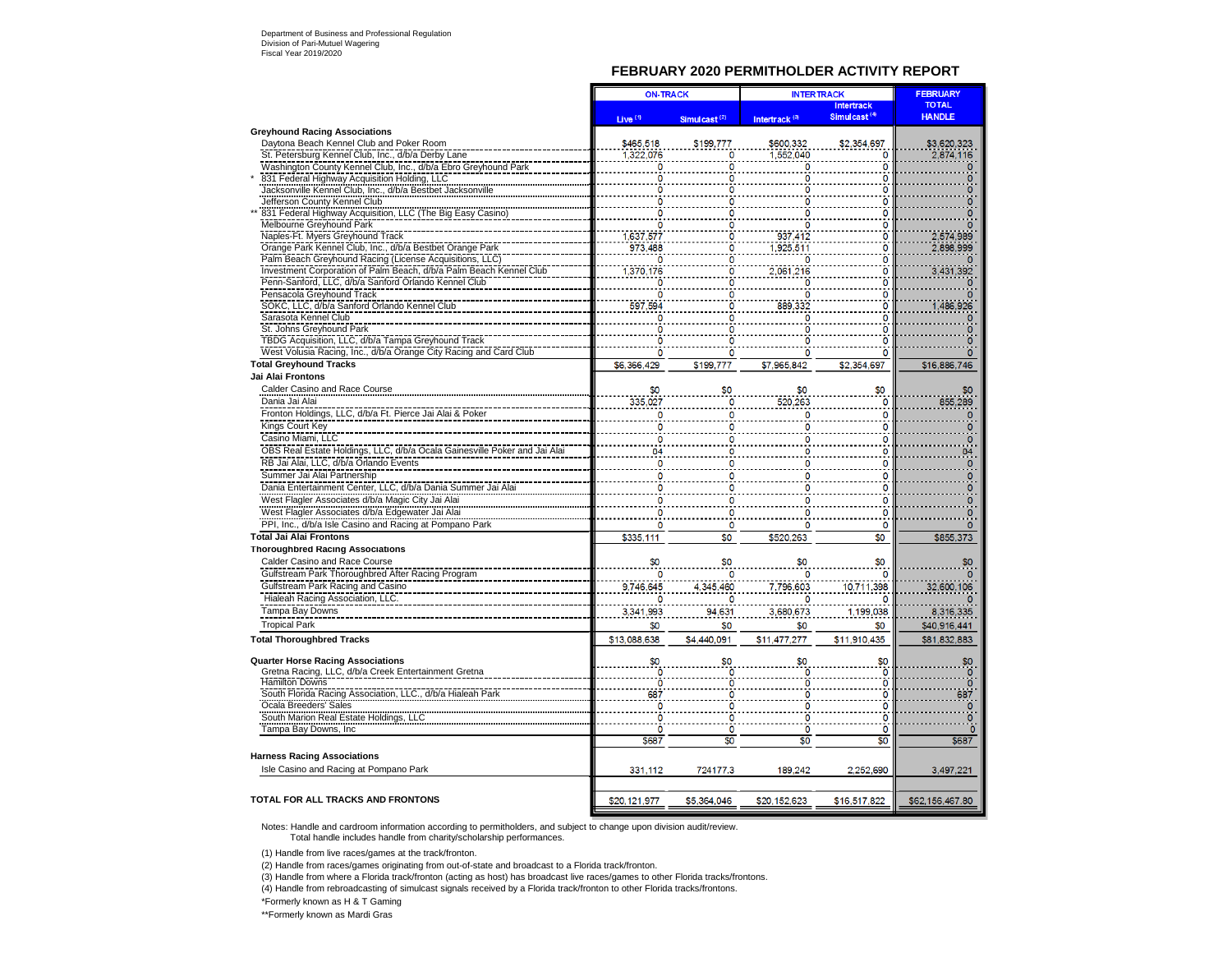## MARCH 2020 PERMITHOLDER ACTIVITY REPORT

|                                                                                                                               | <b>ON-TRACK</b>     |                          | <b>INTERTRACK</b>         |                              | <b>MARCH</b>           |
|-------------------------------------------------------------------------------------------------------------------------------|---------------------|--------------------------|---------------------------|------------------------------|------------------------|
|                                                                                                                               |                     |                          |                           | <b>Intertrack</b>            | <b>TOTAL</b>           |
|                                                                                                                               | Live <sup>(1)</sup> | Simulcast <sup>(2)</sup> | Intertrack <sup>(3)</sup> | Simulcast <sup>(4)</sup>     | <b>HANDLE</b>          |
| <b>Greyhound Racing Associations</b>                                                                                          |                     |                          |                           |                              |                        |
| Daytona Beach Kennel Club and Poker Room                                                                                      | 219,996             | \$128,660                | \$316,090                 | \$1,302,953                  | \$1,967,699            |
| St. Petersburg Kennel Club, Inc., d/b/a Derby Lane                                                                            | 713,805             |                          | 823,016                   | 0                            | 1,536,820              |
| Washington County Kennel Club, Inc., d/b/a Ebro Greyhound Park                                                                | n                   |                          |                           | o                            |                        |
| 831 Federal Highway Acquisition Holding, LLC                                                                                  |                     |                          |                           |                              |                        |
| Jacksonville Kennel Club, Inc., d/b/a Bestbet Jacksonville                                                                    | n                   |                          |                           | n                            |                        |
| Jefferson County Kennel Club                                                                                                  |                     |                          |                           | O                            |                        |
| 831 Federal Highway Acquisition, LLC (The Big Easy Casino)                                                                    |                     |                          |                           |                              |                        |
| <b>Melbourne Greyhound Park</b>                                                                                               | 0                   | O                        |                           | O<br>$\mathbf 0$             |                        |
| Naples-Ft. Myers Greyhound Track                                                                                              | 908,989<br>555,766  | n                        | 599.294<br>1.132,974      | $\overline{0}$               | 1,508,283<br>1,688,740 |
| Orange Park Kennel Club, Inc., d/b/a Bestbet Orange Park                                                                      |                     |                          |                           |                              |                        |
| Palm Beach Greyhound Racing (License Acquisitions, LLC)<br>Investment Corporation of Palm Beach, d/b/a Palm Beach Kennel Club | 511.091             |                          | 870.907                   | 0<br>0                       |                        |
| Penn-Sanford, LLC, d/b/a Sanford Orlando Kennel Club                                                                          | 0                   |                          | 0                         | O                            | 1,381,998              |
| Pensacola Greyhound Track                                                                                                     | O                   | 0<br>٥                   | O                         | 0                            |                        |
| SOKC, LLC, d/b/a Sanford Orlando Kennel Club                                                                                  | 386,160             | 0                        | 519,233                   | ō                            | 905,393                |
| Sarasota Kennel Club                                                                                                          | 0                   | 0                        | Ō                         | $\overline{0}$               |                        |
| St. Johns Greyhound Park                                                                                                      | Ω                   |                          |                           | n                            |                        |
| TBDG Acquisition, LLC, d/b/a Tampa Greyhound Track                                                                            |                     |                          |                           |                              |                        |
| West Volusia Racing, Inc., d/b/a Orange City Racing and Card Club                                                             | $\Omega$            | 0                        | n                         | $\Omega$                     | $\Omega$               |
| <b>Total Greyhound Tracks</b>                                                                                                 | \$3,295,807         | \$128,660                | \$4,261,514               | \$1,302,953                  | \$8,988,933            |
| Jai Alai Frontons                                                                                                             |                     |                          |                           |                              |                        |
|                                                                                                                               |                     |                          |                           |                              |                        |
| Calder Casino and Race Course<br>Dania Jai Alai                                                                               | \$0<br>139,943      | \$0<br>0                 | \$0<br>285,101            | \$0<br>$\Omega$              | \$0<br>425,044         |
|                                                                                                                               | 0                   |                          | O                         | 0                            |                        |
| Fronton Holdings, LLC, d/b/a Ft. Pierce Jai Alai & Poker                                                                      | n                   | 0                        | n                         | $\overline{0}$               |                        |
| Kings Court Key                                                                                                               |                     | 0                        |                           |                              |                        |
| Casino Miami, LLC                                                                                                             | Ω                   |                          |                           | Ω                            |                        |
| OBS Real Estate Holdings, LLC, d/b/a Ocala Gainesville Poker and Jai Alai                                                     | O                   | o                        | O                         | O                            |                        |
| RB Jai Alai, LLC, d/b/a Orlando Events                                                                                        | 0                   |                          |                           | $\Omega$                     | 0                      |
| Summer Jai Alai Partnership                                                                                                   | 0                   |                          | n                         | O                            | $\mathbf{0}$           |
| Dania Entertainment Center, LLC, d/b/a Dania Summer Jai Alai                                                                  | 0                   |                          |                           | о                            | 0                      |
| West Flagler Associates d/b/a Magic City Jai Alai                                                                             | 0                   |                          |                           | O                            |                        |
| West Flagler Associates d/b/a Edgewater Jai Alai                                                                              | O                   | 0                        |                           | n                            | $\Omega$               |
| PPI, Inc., d/b/a Isle Casino and Racing at Pompano Park                                                                       | $\circ$             | 0                        | n                         | 0                            | O                      |
| <b>Total Jai Alai Frontons</b>                                                                                                | \$139,943           | $\overline{\$0}$         | \$285,101                 | $\overline{\$0}$             | \$425,044              |
| <b>Thoroughbred Racing Associations</b>                                                                                       |                     |                          |                           |                              |                        |
| Calder Casino and Race Course                                                                                                 | \$0                 | \$0                      | \$0                       | \$0                          | \$0                    |
| Gulfstream Park Thoroughbred After Racing Program                                                                             | \$0                 | \$0                      | \$0                       | \$0                          | \$0                    |
| Gulfstream Park Racing and Casino                                                                                             | 2,942,039           | 1,635,947                | 3,623,588                 | 5,550,232                    | 13,751,805             |
| Tampa Bay Downs                                                                                                               | 2,169,816           | 35,746                   | 2,119,095                 | 344,512                      | 4,669,168              |
| <b>Tropical Park</b>                                                                                                          | 0                   | 0                        | 0                         | 0                            | $\Omega$               |
| <b>Total Thoroughbred Tracks</b>                                                                                              | \$5,111,854         | \$1,671,692              | \$5,742,683               | \$5,894,744                  | \$18,420,974           |
| <b>Quarter Horse Racing Associations</b>                                                                                      |                     |                          |                           |                              |                        |
| Gretna Racing, LLC, d/b/a Creek Entertainment Gretna                                                                          | \$0                 | \$0                      | \$0                       | \$0                          | \$0                    |
| <b>Hamilton Downs</b>                                                                                                         | $\overline{0}$      | $\overline{0}$           | $\overline{0}$            | $\overline{\mathbf{0}}$      | $\overline{0}$         |
| South Florida Racing Association, LLC., d/b/a Hialeah Park<br>Ocala Breeders' Sales                                           | Ō                   |                          |                           | $\mathbf 0$                  | $\overline{0}$         |
| South Marion Real Estate Holdings, LLC                                                                                        |                     |                          |                           | Ö<br>$\overline{\mathbf{0}}$ | $\Omega$<br>$\Omega$   |
| Tampa Bay Downs, Inc.                                                                                                         |                     | $\ddot{\mathbf{0}}$      |                           | $\ddot{\mathbf{0}}$          | $\Omega$               |
| Isle Casino and Racing at Pompano Park                                                                                        | \$0                 | \$0                      | \$0                       | \$0                          | \$0                    |
| TOTAL FOR ALL TRACKS AND FRONTONS                                                                                             |                     |                          |                           |                              |                        |
| Isle Casino and Racing at Pompano Park                                                                                        | \$223,422           | \$347,568                | \$159,530                 | \$1,106,041                  | \$1,836,563            |
|                                                                                                                               |                     |                          |                           |                              |                        |
| <b>TOTAL FOR ALL TRACKS AND FRONTONS</b>                                                                                      | \$8,771,027         | \$2,147,920              | \$10,448,828              | \$8,303,738                  | \$29,671,513           |

Notes: Handle and cardroom information according to permitholders, and subject to change upon division audit/review. Total handle includes handle from charity/scholarship performances.

(1) Handle from live races/games at the track/fronton.

(2) Handle from races/games originating from out-of-state and broadcast to a Florida track/fronton.

(3) Handle from where a Florida track/fronton (acting as host) has broadcast live races/games to other Florida tracks/frontons.

(4) Handle from rebroadcasting of simulcast signals received by a Florida track/fronton to other Florida tracks/frontons.

\*Formerly known as H & T Gaming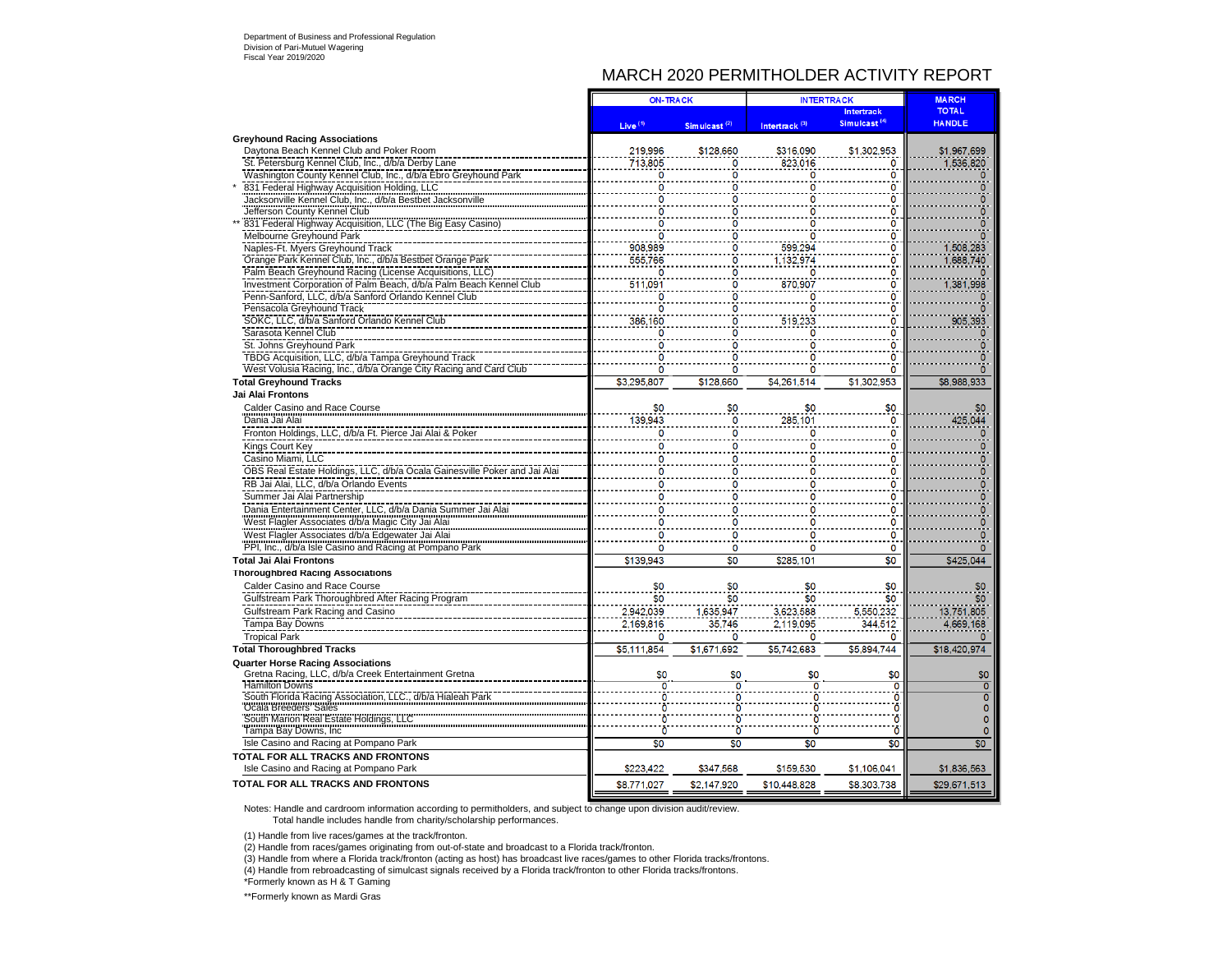## \*\*\*APRIL 2020 PERMITHOLDER ACTIVITY REPORT

|                                                                           |                     | <b>ON-TRACK</b>          |                           | <b>INTERTRACK</b>        |                |
|---------------------------------------------------------------------------|---------------------|--------------------------|---------------------------|--------------------------|----------------|
|                                                                           |                     |                          |                           | <b>Intertrack</b>        | <b>TOTAL</b>   |
|                                                                           | Live <sup>(1)</sup> | Simulcast <sup>(2)</sup> | Intertrack <sup>(3)</sup> | Simulcast <sup>(4)</sup> | <b>HANDLE</b>  |
| <b>Greyhound Racing Associations</b>                                      |                     |                          |                           |                          |                |
| Daytona Beach Kennel Club and Poker Room                                  | \$0                 | \$0                      | \$0                       | \$0                      | \$0            |
| St. Petersburg Kennel Club, Inc., d/b/a Derby Lane                        | $\overline{0}$      | $\bf{0}$                 | $\bf{0}$                  | $\Omega$                 | $\overline{0}$ |
| Washington County Kennel Club, Inc., d/b/a Ebro Greyhound Park            | $\ddot{\mathbf{0}}$ | $\overline{0}$           | Ò                         | ö                        | $\overline{0}$ |
| 831 Federal Highway Acquisition Holding, LLC                              | $\ddot{\mathbf{0}}$ | $\overline{0}$           | Ō                         | Ō                        | $\overline{0}$ |
| Jacksonville Kennel Club, Inc., d/b/a Bestbet Jacksonville                |                     | ö                        |                           | n                        | $\overline{0}$ |
| Jefferson County Kennel Club                                              | ō                   | ō                        | Ō                         | O                        | $\overline{0}$ |
| 831 Federal Highway Acquisition, LLC (The Big Easy Casino)                | $\bf{0}$            | Ō                        | Ō                         | $\bf{0}$                 | $\overline{0}$ |
| Melbourne Greyhound Park                                                  | $\ddot{\mathbf{0}}$ | $\overline{\mathbf{0}}$  | Ō                         | ö                        | $\overline{0}$ |
| Naples-Ft. Myers Greyhound Track                                          | Ō                   | $\overline{0}$           | 2,031                     | $\bf{0}$                 | 2,031          |
| Orange Park Kennel Club, Inc., d/b/a Bestbet Orange Park                  | ō                   | ō                        | $\overline{0}$            | n                        | $\bf{0}$       |
| Palm Beach Greyhound Racing (License Acquisitions, LLC)                   | ò                   | Ö                        | ò                         | ö                        | 0              |
| Investment Corporation of Palm Beach, d/b/a Palm Beach Kennel Club        | n                   | 0                        | n                         | o                        | ö              |
| Penn-Sanford, LLC, d/b/a Sanford Orlando Kennel Club                      | ō                   |                          |                           | Ö                        | $\pmb{0}$      |
| Pensacola Greyhound Track                                                 | $\overline{0}$      | ō                        | Ō                         | $\bf{0}$                 | $\overline{0}$ |
| SOKC, LLC, d/b/a Sanford Orlando Kennel Club                              | 0                   | 0                        | 0                         | $\bf{0}$                 | $\overline{0}$ |
| Sarasota Kennel Club                                                      | $\Omega$            | ō                        | n                         | O                        | $\overline{0}$ |
| St. Johns Greyhound Park                                                  | Ō                   | ō                        | Ō                         | Ō                        | $\overline{0}$ |
| TBDG Acquisition, LLC, d/b/a Tampa Greyhound Track                        | $\ddot{\mathbf{0}}$ | $\overline{0}$           | õ                         | ö                        | $\overline{0}$ |
| West Volusia Racing, Inc., d/b/a Orange City Racing and Card Club         | Ō                   | $\overline{0}$           | ò                         | $\overline{0}$           | $\overline{0}$ |
| <b>Total Greyhound Tracks</b>                                             | \$0                 | \$0                      | \$2.031                   | \$0                      | \$2,031        |
| Jai Alai Frontons                                                         |                     |                          |                           |                          |                |
| Calder Casino and Race Course                                             | \$0                 | \$0                      | \$0                       | \$0                      | \$0            |
| Dania Jai Alai                                                            | $\bf{0}$            | $\bf{0}$                 | 0                         | $\bf{0}$                 | $\bf{0}$       |
| Fronton Holdings, LLC, d/b/a Ft. Pierce Jai Alai & Poke                   | $\Omega$            | $\overline{0}$           | $\ddot{\mathbf{0}}$       | Ö                        | 0              |
| Kings Court Key                                                           | $\bf{0}$            | 0                        | 0                         | $\bf{0}$                 | $\mathbf{0}$   |
| Casino Miami, LLC                                                         | $\Omega$            | ō                        | ō                         | ŋ                        | $\overline{0}$ |
| OBS Real Estate Holdings, LLC, d/b/a Ocala Gainesville Poker and Jai Alai | $\bf{0}$            | 0                        | 0                         | 0                        | 0              |
| RB Jai Alai, LLC, d/b/a Orlando Events                                    | O                   | 0                        | 0                         | $\Omega$                 | $\overline{0}$ |
| Summer Jai Alai Partnership                                               |                     | O                        |                           | 0                        | 0              |
| Dania Entertainment Center, LLC, d/b/a Dania Summer Jai Alai              | $\Omega$            | 0                        | $\overline{0}$            | $\Omega$                 | $\pmb{0}$      |
| West Flagler Associates d/b/a Magic City Jai Alai                         | $\Omega$            | 0                        | $\Omega$                  | $\bf{0}$                 | $\overline{0}$ |
| West Flagler Associates d/b/a Edgewater Jai Alai                          | O                   | O                        | n                         | $\bf{0}$                 | 0              |
| PPI, Inc., d/b/a Isle Casino and Racing at Pompano Park                   | $\bf{0}$            | 0                        | 0                         | $\bf{0}$                 | $\mathbf{0}$   |
| <b>Total Jai Alai Frontons</b>                                            | \$0                 | \$0                      | \$0                       | \$0                      | \$0            |
|                                                                           |                     |                          |                           |                          |                |
| <b>Thoroughbred Racing Associations</b>                                   |                     |                          |                           |                          |                |
| Calder Casino and Race Course                                             | \$0                 | \$0                      | \$0                       | \$0                      | \$0            |
| Gulfstream Park Thoroughbred After Racing Program                         | $\overline{0}$      | $\overline{0}$           | $\overline{0}$            | $\overline{0}$           |                |
| Gulfstream Park Racing and Casino                                         | 276.101             | 34.972                   | 4,447                     | 3.235                    | 318.755        |
| Tampa Bay Downs                                                           | $\mathbf{0}$        | $\mathbf{0}$             | 15,791                    | $\mathbf{0}$             | 15,791         |
| <b>Tropical Park</b>                                                      | $\bf{0}$            | $\overline{0}$           | 0                         | $\bf{0}$                 | $\mathbf{0}$   |
| <b>Total Thoroughbred Tracks</b>                                          | \$276,101           | \$34.972                 | \$20,238                  | \$3.235                  | \$334.546      |
| <b>Quarter Horse Racing Associations</b>                                  |                     |                          |                           |                          |                |
| Gretna Racing, LLC, d/b/a Creek Entertainment Gretna                      | \$0                 | \$0                      | \$0                       | \$0                      | \$0            |
| <b>Hamilton Downs</b>                                                     | Ō                   | $\ddot{\mathbf{0}}$      | Ō                         | 'n                       | $\overline{0}$ |
| South Florida Racing Association, LLC., d/b/a Hialeah Park                | \$0                 | $\ddot{\mathbf{0}}$      | $\ddot{\mathbf{0}}$       | $\overline{0}$           | $\overline{0}$ |
| Ocala Breeders' Sales                                                     | $\ddot{\mathbf{0}}$ | $\overline{0}$           | $\bar{0}$                 | ō                        | $\overline{0}$ |
| South Marion Real Estate Holdings, LLC                                    | $\ddot{\mathbf{0}}$ | $\overline{0}$           | $\bar{0}$                 | ö                        | $\overline{0}$ |
| Tampa Bay Downs, Inc.                                                     | $\ddot{\mathbf{0}}$ | $\overline{0}$           | Ō                         | $\overline{0}$           | $\overline{0}$ |
| <b>Harness Racing Associations</b>                                        | \$0                 | \$0                      | \$0                       | \$0                      | \$0            |
| <b>Harness Racing Associations</b>                                        |                     |                          |                           |                          |                |
|                                                                           |                     |                          |                           |                          |                |
| Isle Casino and Racing at Pompano Park                                    | \$0                 | \$0                      | \$0                       | \$0                      | \$0            |
| TOTAL FOR ALL TRACKS AND FRONTONS                                         | \$276,101           | \$34,972                 | \$22,269                  | \$3,235                  | \$336,511      |
|                                                                           |                     |                          |                           |                          |                |

Notes: Handle and cardroom information according to permitholders, and subject to change upon division audit/review. Total handle includes handle from charity/scholarship performances.

(1) Handle from live races/games at the track/fronton.

(2) Handle from races/games originating from out-of-state and broadcast to a Florida track/fronton.

(3) Handle from where a Florida track/fronton (acting as host) has broadcast live races/games to other Florida tracks/frontons.

(4) Handle from rebroadcasting of simulcast signals received by a Florida track/fronton to other Florida tracks/frontons.

\*Formerly known as H & T Gaming

\*\*Formerly known as Mardi Gras

\*\*\*Due to COVID-19 some facilities closed in April 2020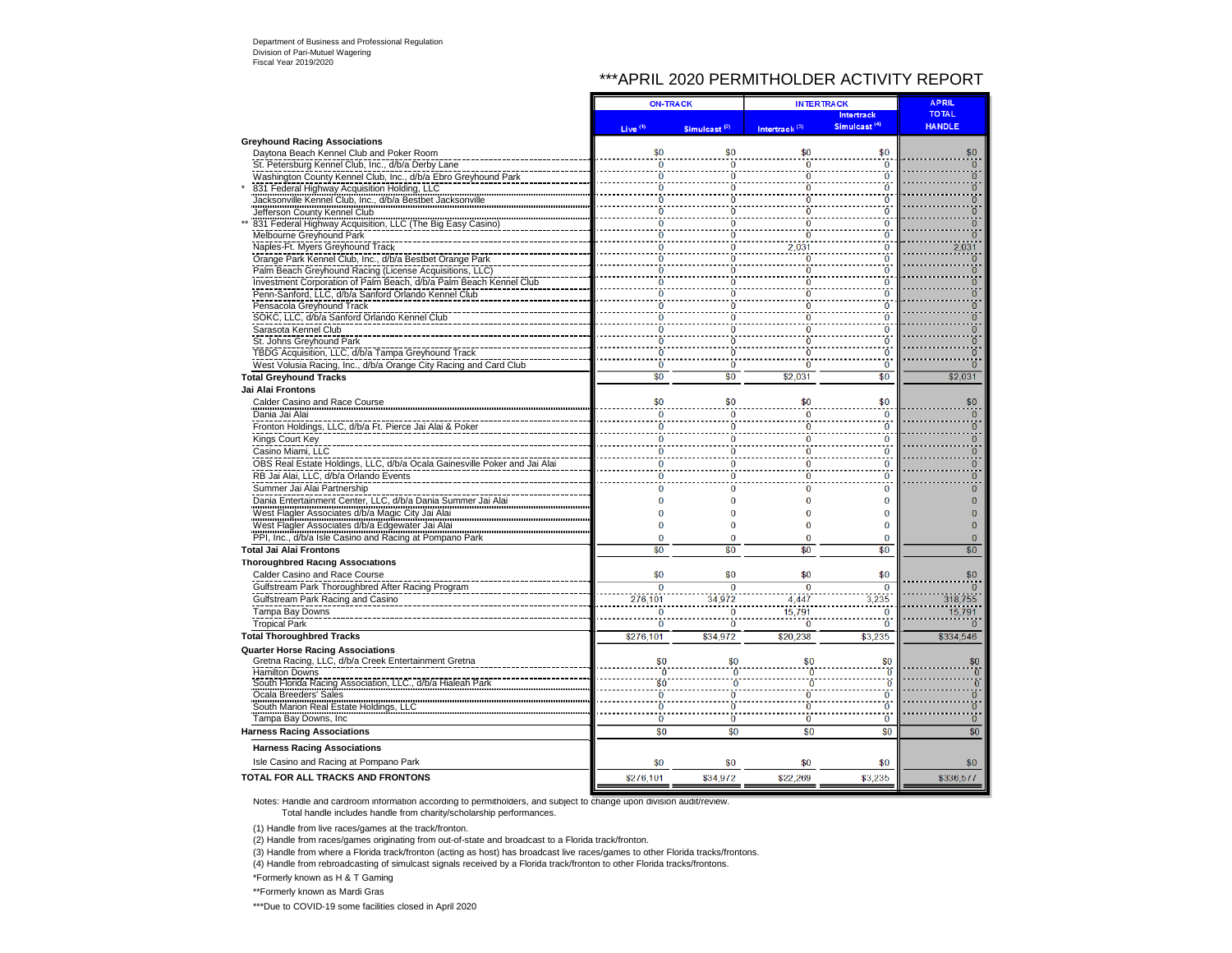# MAY 2020 PERMITHOLDER ACTIVITY REPORT

 $\mathbf{r}$ 

|                                                                                                                |                     | <b>ON-TRACK</b>          | <b>INTERTRACK</b>         |                          | <b>MAY</b>          |
|----------------------------------------------------------------------------------------------------------------|---------------------|--------------------------|---------------------------|--------------------------|---------------------|
|                                                                                                                |                     |                          |                           | Intertrack               | <b>TOTAL</b>        |
|                                                                                                                | Live <sup>(1)</sup> | Simulcast <sup>(2)</sup> | Intertrack <sup>(3)</sup> | Simulcast <sup>(4)</sup> | <b>HANDLE</b>       |
| <b>Greyhound Racing Associations</b>                                                                           |                     |                          |                           |                          |                     |
| Daytona Beach Kennel Club and Poker Room                                                                       | \$0                 | \$5,165                  | \$0<br>365,729            | \$80,471                 | \$85,636<br>877.142 |
| St. Petersburg Kennel Club, Inc., d/b/a Derby Lane                                                             | 511,413<br>$\Omega$ | 0<br>ō                   | Ō                         | Ō<br>Ō                   | $\Omega$            |
| Washington County Kennel Club, Inc., d/b/a Ebro Greyhound Park<br>831 Federal Highway Acquisition Holding, LLC |                     | ö<br>$\overline{0}$      | 0                         | Ō                        | $\overline{0}$      |
| Jacksonville Kennel Club, Inc., d/b/a Bestbet Jacksonville                                                     | $\overline{0}$      | 'n                       | n                         | n                        | $\overline{0}$      |
| Jefferson County Kennel Club                                                                                   | $\overline{0}$      |                          |                           | $\Omega$                 | $\boldsymbol{0}$    |
| 831 Federal Highway Acquisition, LLC (The Big Easy Casino)                                                     | $\overline{0}$      | O                        | O                         | O                        | $\overline{0}$      |
| Melbourne Greyhound Park                                                                                       | $\ddot{\mathbf{0}}$ | $\overline{0}$           |                           | ö                        | $\overline{0}$      |
| Naples-Ft. Myers Greyhound Track                                                                               | ö                   | ö                        |                           | n                        | 12 <sup>12</sup>    |
| Orange Park Kennel Club, Inc., d/b/a Bestbet Orange Park                                                       | ò                   |                          |                           | $\Omega$                 | $\overline{0}$      |
| Palm Beach Greyhound Racing (License Acquisitions, LLC)                                                        | 406,155             | O                        | 455,306                   | n                        | 861,461             |
| Investment Corporation of Palm Beach, d/b/a Palm Beach Kennel Club                                             | Ö                   | $\overline{0}$           | n                         | ö                        | $\overline{0}$      |
| Penn-Sanford, LLC, d/b/a Sanford Orlando Kennel Club                                                           | n                   | Ō                        | n                         | n                        | $\mathbf{0}$        |
| Pensacola Greyhound Track                                                                                      | Ō                   |                          |                           | O                        | $\overline{0}$      |
| SOKC, LLC, d/b/a Sanford Orlando Kennel Club                                                                   | $\overline{0}$      | ō                        | n                         | $\Omega$                 | $\Omega$            |
| Sarasota Kennel Club                                                                                           |                     | $\ddot{\mathbf{0}}$<br>ö |                           | ö                        | $\Omega$            |
| St. Johns Greyhound Park                                                                                       | 338,742             | $\overline{0}$           | 413,560                   | ö                        | 752,302             |
| TBDG Acquisition, LLC, d/b/a Tampa Greyhound Track                                                             |                     | ö<br>ö                   |                           | n                        | $\mathbf{0}$        |
| West Volusia Racing, Inc., d/b/a Orange City Racing and Card Club                                              |                     | ö                        |                           | O                        |                     |
| <b>Total Greyhound Tracks</b>                                                                                  | \$1,256,310         | \$5,165                  | \$1,234,607               | \$80,471                 | \$2,576,553         |
| Jai Alai Frontons                                                                                              |                     |                          |                           |                          |                     |
| Calder Casino and Race Course                                                                                  | \$0                 | \$0                      | \$0                       | \$0                      | \$0                 |
| Dania Jai Alai                                                                                                 | 0                   | 0                        | 0                         | $\bf{0}$                 | $\bf{0}$            |
| Fronton Holdings, LLC, d/b/a Ft. Pierce Jai Alai & Poker                                                       | n                   | $\bf{0}$                 | n                         | n                        | $\mathbf{0}$        |
| Kings Court Key                                                                                                | $\bf{0}$            | $\bf{0}$                 | $\bf{0}$                  | $\Omega$                 | $\overline{0}$      |
| Casino Miami, LLC                                                                                              | $\ddot{\mathbf{0}}$ | $\overline{0}$           | $\ddot{\mathbf{0}}$       | Ō                        | $\overline{0}$      |
| OBS Real Estate Holdings, LLC, d/b/a Ocala Gainesville Poker and Jai Alai                                      | $\Omega$            | n                        |                           | n                        | $\mathbf{0}$        |
| RB Jai Alai, LLC, d/b/a Orlando Events                                                                         |                     | 0<br>0                   |                           | 0                        | $\bf{0}$            |
| Summer Jai Alai Partnership                                                                                    | $\bf{0}$            | $\overline{0}$           | 0                         | $\bf{0}$                 | $\overline{0}$      |
| Dania Entertainment Center, LLC, d/b/a Dania Summer Jai Alai                                                   | $\overline{0}$      | $\overline{0}$           | n                         | $\mathbf{0}$             | $\overline{0}$      |
| West Flagler Associates d/b/a Magic City Jai Alai                                                              | $\bf{0}$            |                          |                           |                          |                     |
| West Flagler Associates d/b/a Edgewater Jai Alai                                                               | .749                |                          | 26,731                    |                          | 28,480              |
| PPI, Inc., d/b/a Isle Casino and Racing at Pompano Park                                                        |                     |                          |                           |                          |                     |
| <b>Total Jai Alai Frontons</b>                                                                                 | \$1,749             | \$0                      | \$26,731                  | \$0                      | \$28,480            |
| <b>Thoroughbred Racing Associations</b>                                                                        |                     |                          |                           |                          |                     |
| Calder Casino and Race Course                                                                                  | \$0                 | \$0                      | \$0                       | \$0                      | \$0                 |
| Gulfstream Park Thoroughbred After Racing Program                                                              | \$0                 | \$0                      | \$Ò                       | \$0                      |                     |
| Gulfstream Park Racing and Casino                                                                              | 185,483             | 332,946                  | 5.999                     | 1,750,735                | 2,275,163           |
| Tampa Bay Downs                                                                                                |                     | $\ddot{\mathbf{0}}$<br>0 | 520,075                   | $\overline{0}$           | 520.075             |
| <b>Tropical Park</b>                                                                                           | 345,982             | 0                        | 963,649                   | $\bf{0}$                 | 1,309,631           |
| <b>Total Thoroughbred Tracks</b>                                                                               | \$531,465           | \$332,946                | \$1,489,723               | \$1,750,735              | \$4,104,869         |
| <b>Quarter Horse Racing Associations</b>                                                                       |                     |                          |                           |                          |                     |
| Gretna Racing, LLC, d/b/a Creek Entertainment Gretna                                                           | \$0                 | \$0                      | \$0                       | \$0                      | \$0                 |
| Hamilton Downs                                                                                                 |                     | $\mathbf{0}$<br>$\Omega$ | n                         | $\bf{0}$                 | $\Omega$            |
| South Florida Racing Association, LLC., d/b/a Hialeah Park                                                     |                     | $\bf{0}$                 |                           | $\Omega$                 | $\Omega$            |
| Ocala Breeders' Sales                                                                                          |                     | $\Omega$                 | n                         | $\overline{0}$           | $\mathbf{0}$        |
| South Marion Real Estate Holdings, LLC                                                                         |                     | O                        | n                         | $\overline{0}$           | $\overline{0}$      |
| Tampa Bay Downs, Inc                                                                                           |                     | $\Omega$<br>$\Omega$     | $\Omega$                  | $\overline{0}$           | $\Omega$            |
|                                                                                                                |                     | \$0<br>\$0               | \$0                       | \$0                      | \$0                 |
| <b>Harness Racing Associations</b>                                                                             |                     |                          |                           |                          |                     |
| Isle Casino and Racing at Pompano Park                                                                         | \$0                 | \$0                      | \$0                       | \$0                      | \$0                 |
| <b>TOTAL FOR ALL TRACKS AND FRONTONS</b>                                                                       | \$1,789,524         | \$338,111                | \$2,751,061               | \$1,831,206              | \$6,709,902         |
|                                                                                                                |                     |                          |                           |                          |                     |

Notes: Handle and cardroom information according to permitholders, and subject to change upon division audit/review. Total handle includes handle from charity/scholarship performances.

(1) Handle from live races/games at the track/fronton.

(2) Handle from races/games originating from out-of-state and broadcast to a Florida track/fronton.

(3) Handle from where a Florida track/fronton (acting as host) has broadcast live races/games to other Florida tracks/frontons.

(4) Handle from rebroadcasting of simulcast signals received by a Florida track/fronton to other Florida tracks/frontons.

\*Formerly known as H & T Gaming